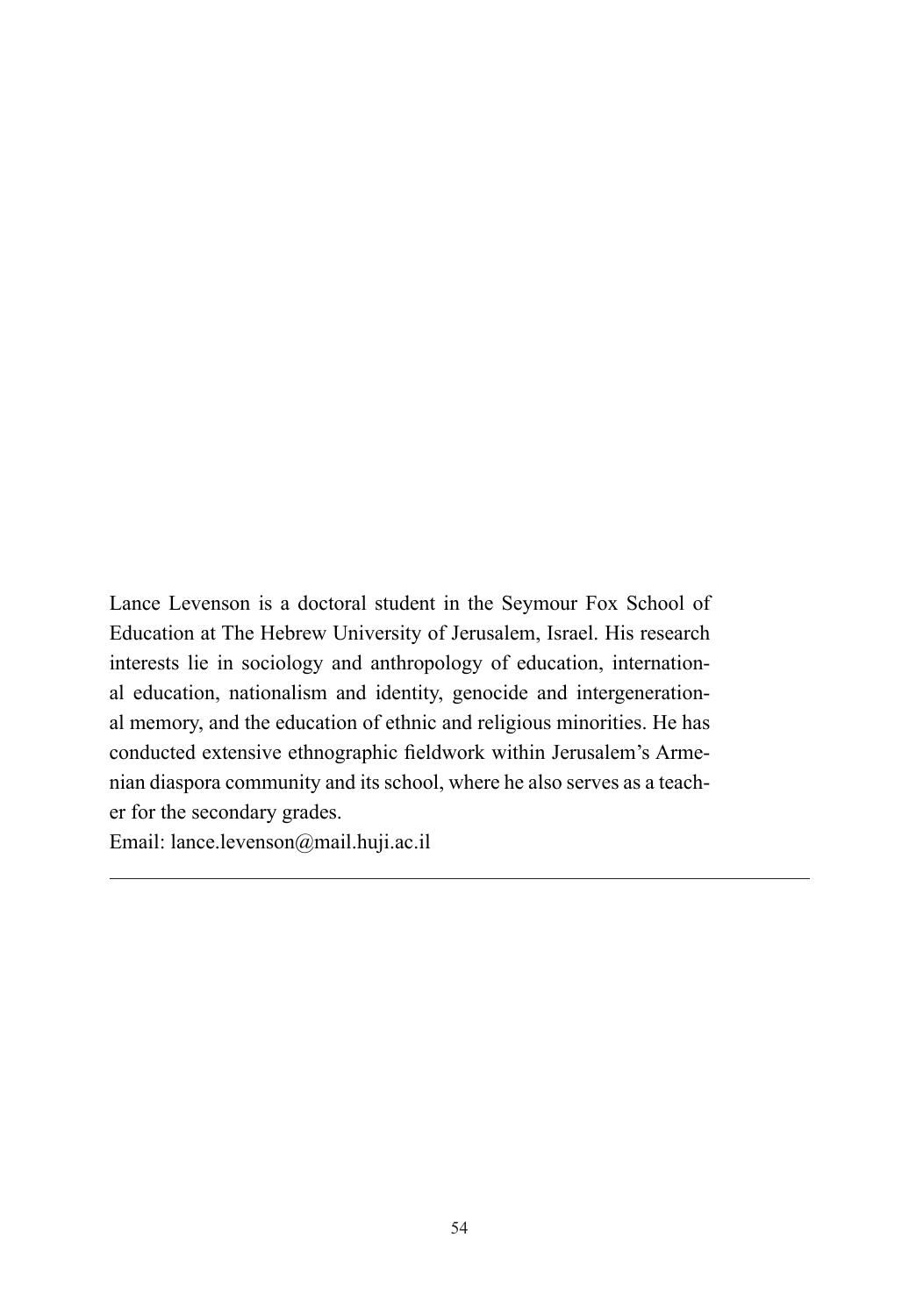# **"EVERYTHING IS CONNECTED TO THE GENOCIDE." IN-TERGENERATIONAL MEMORY, DIASPORA MOBILIZA-TION, AND ARMENIAN YOUTH IDENTITIES IN JERUSA-LEM**

#### *Lance Levenson The Hebrew University of Jerusalem, Israel*

Considering commemorative practices of postmemory, past presencing, and transnational memory, this study considers how Genocide memories and the conflict in Artsakh intersect to shape the performance of diasporic Armenian youth identities in Jerusalem as members of a disempowered minority community. Drawing on ethnographic research in Jerusalem's Armenian School, participant-observation in community events, and interviews with youth and community leaders, this article documents processes of intergenerational memory transmission within educational and community settings and suggests ways in which inherited narratives of victimization find new expressions via transnational acts of citizenship. As Jerusalem's multilingual Armenian youth engage in commemorative ceremonies and take protests to the streets in acts of diaspora mobilization, memories are (re) interpreted to construct novel identity narratives tied to an imagined Armenian transnation.

**Keywords:** intergenerational memory, Armenian Genocide, diaspora mobilization, youth identity, ethnography

The article was submitted on 13.07.2021 and accepted for publication on 25.10.2021.

**How to Cite:** Lance Levenson, "Everything is Connected to the Genocide." Intergenerational Memory, Diaspora Mobilization, and Armenian Youth Identities in Jerusalem," *International Journal of Armenian Genocide Studies* 6, no. 2 (2021): 55-73.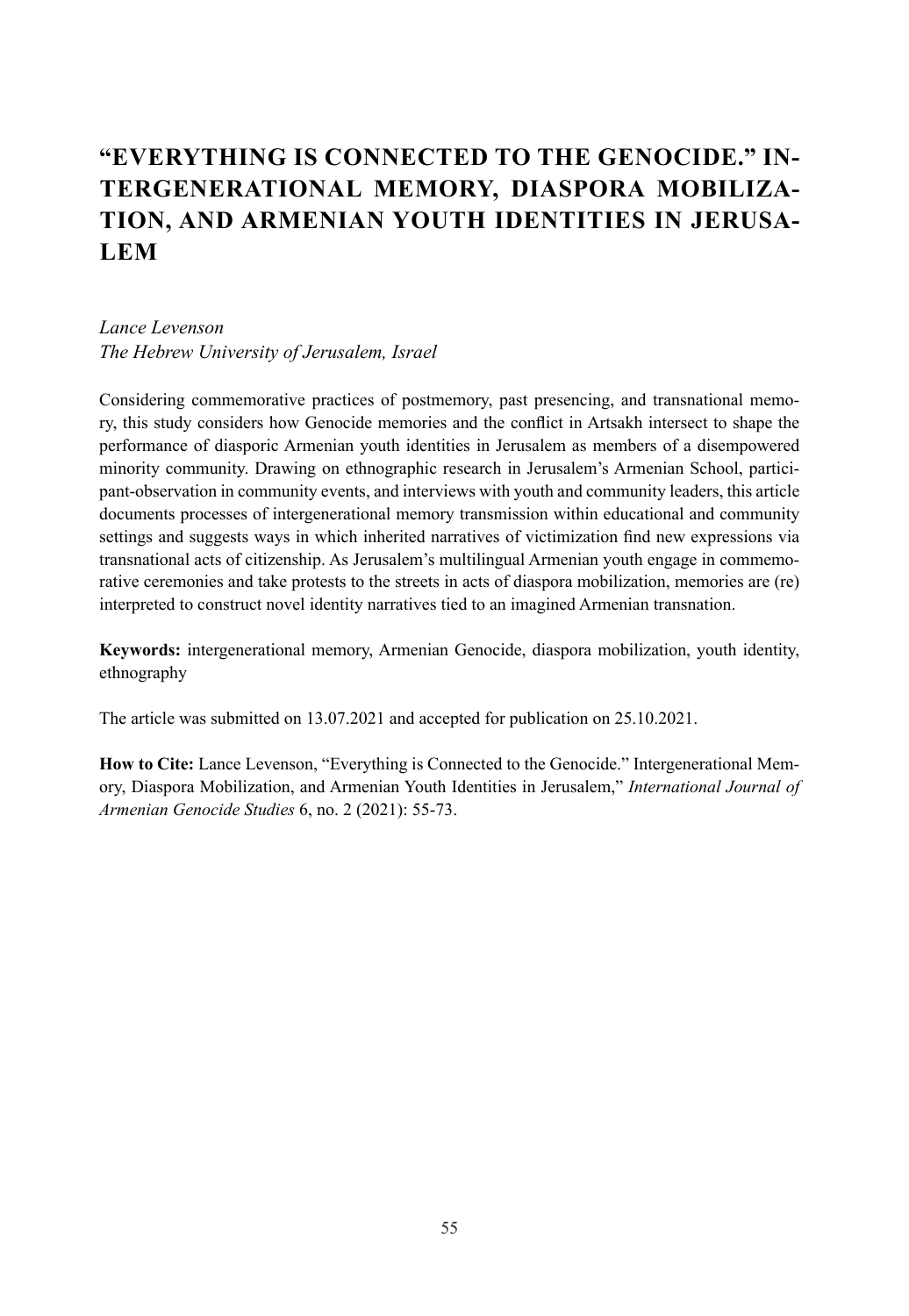*International Journal of Armenian Genocide Studies: Volume 6, No. 2, 2021* https://doi.org/10.51442/ijags.0023

### **Introduction**

Since the Armenian Genocide's centennial, the entrance to the Armenian Quarter of Jerusalem's Old City has been adorned with a large banner bearing an outline of the Armenian Genocide Memorial complex in Yerevan, the official purple forget-me-not flower emblem, and the slogan "I Remember and Demand" written in Armenian, English, Arabic, and Hebrew. As is the case elsewhere in the diaspora, the Genocide has long been considered a defining symbol of Armenian collective identity within the Jerusalem community. But what are the memories and demands which shape the identities of today's Jerusalemite Armenian youth as members of a marginalized community in Israel? In many ways, this banner represents the multiple facets of Armenian youth identity negotiation in Jerusalem: the historical trauma of the Genocide, the connection to the Armenian homeland, and the demand for recognition faced by a double minority - Armenian Christians living amongst the primarily Muslim Arab minority within a Jewish majority population - in a region plagued by intractable conflict. Against this background, Israel's non-recognition of the Genocide and complicity in recent Azerbaijani aggression during the last Artsakh War further complicates the process of identity negotiation.

Drawing on the theoretical concepts of postmemory, past presencing, and transnational memory as practices of remembering, this study considers how intergenerational memories of the Genocide and the ongoing conflict in Artsakh intersect to shape the performance of diasporic Armenian youth identities in Jerusalem. I first consider how practices of postmemory (ways in which youth relate to trauma endured by their ancestors) and past presencing (how youth perform Genocide memories in the present) contribute to identity constitution through the retelling of collected stories and the experience of day-to-day life behind the walls of the Armenian Quarter. I then discuss how the community's Sts. Tarkmanchatz Armenian School and organized rallies around Genocide recognition, in particular, function as sites and spaces for identity-building through the performance of intergenerational memory and transnational citizenship. Finally, I examine how diaspora mobilization for Genocide recognition and support of Armenia in the Artsakh conflict - two major events which are linked in community memory - constitute localized ways of commemorating. While such localized practices of transnational memory have the potential to forge collective identities, given the complexities of the geopolitical landscape, they also prompt Jerusalemite Armenian youth to question their very sense of belonging as they navigate the space between homeland and diaspora.

#### **Diaspora Nationalism and Identity Construction**

In contrast with traditional conceptions of nationalism tied to the nation-state, whose geopolitical borders are understood to define citizenship, diaspora or long-distance nationalism forges cohesion among dispersed populations, such as the Armenians.<sup>1</sup> Following Ander-

<sup>1</sup> Benedict Anderson, *Long-Distance Nationalism: World Capitalism and the Rise of Identity Politics* (Amsterdam: Centre for Asian Studies, 1992).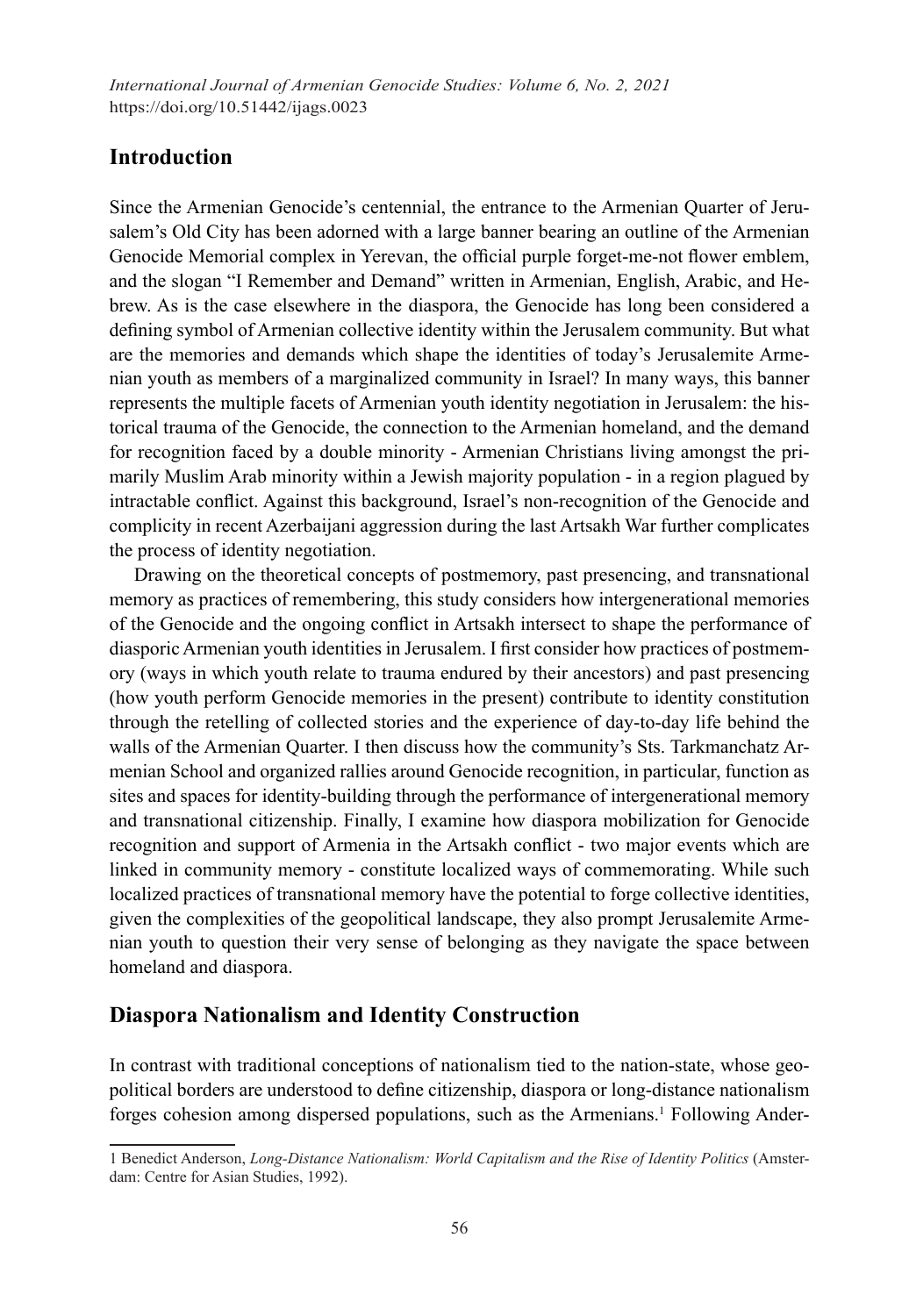son's understanding of the modern nation as an imagined community, $2$  Werbner conceptualizes diasporas as "deterritorialised imagined communities which conceive of themselves, despite their dispersal, as sharing a collective past and common destiny, and hence also a simultaneity in time."<sup>3</sup> Considering Cohen's features common to diasporas,<sup>4</sup> this "collective past and common destiny" is rooted in (traumatic) dispersion, shared collective memory, the idealization of and commitment to the homeland, and a strong ethnonational collective consciousness extending across national boundaries. This diaspora consciousness<sup>5</sup> creates an imagined transnational community connected by ties of moral co-responsibility, $\tau$  reflected in the Armenian case by the notion of *Hay Dat,* "the Armenian cause." According to Khachig Tölölyan, the concept of *transnation* encompasses both the homeland and diaspora communities, while emphasizing such ties and interconnectedness.<sup>8</sup>

We must also recognize that diasporas are fluid and dynamic constructs,<sup>9</sup> allowing for the continuous (re)construction of ethnonational identity, which lies "at the very core of diaspora and its influence in home - and hostland."10 Likewise, postmodern conceptions of identity demand that we reject the metanarrative of static, unified identities, and instead, understand identity as fluid, in-process, and even contradictory.11 Diasporans are constantly negotiating their identities to cultivate social capital, those resources (e.g., knowledge, norms, supportive networks) linked to facilitating and sustaining group membership.<sup>12</sup> Given that the homeland "may serve as the physical embodiment of the shared national identity,"<sup>13</sup> homeland tragedy - both past and present - becomes a key channel through which sense

<sup>2</sup> Benedict Anderson, *Imagined Communities: Reflections on the Origin and Spread of Nationalism* (London: Verso, 2006).

<sup>3</sup> Pnina Werbner, "The Place Which is Diaspora: Citizenship, Religion and Gender in the Making of Chaordic Transnationalism," *Journal of Ethnic and Migration Studies* 28, no. 1 (2002):121, https://doi. org/10.1080/13691830120103967.

<sup>4</sup> Robin Cohen, *Global Diasporas: An Introduction* (London: Routledge, 2008), 6-8.

<sup>5</sup> Steven Vertovec, "Three Meanings of 'Diaspora,' Exemplified among South Asian Religions," *Diaspora: A Journal of Transnational Studies* 6, no. 3 (1997): 277-299, https://doi.org/10.3138/diaspora.6.3.277.

<sup>6</sup> Victoria Redclift, "The Demobilization of Diaspora: History, Memory and 'Latent Identity, '" *Global Networks* 17, no. 4 (2017): 500-517, https://doi.org/10.1111/glob.12150.

<sup>7</sup> Werbner, "The Place Which is Diaspora," 121.

<sup>8</sup> Khachig Tölölyan, "Elites and Institutions in the Armenian Transnation," *Diaspora: A Journal of Transnational Studies* 9, no. 1 (2000): 107-136, https://doi.org/10.1353/dsp.2000.0004.

<sup>9</sup> Homi K. Bhabha, *The Location of Culture* (London: Routledge, 1994); Avtar Brah, *Cartographies of Diaspora: Contesting Identities* (London: Routledge, 1996); Rogers Brubaker, "The 'Diaspora' Diaspora," *Ethnic and Racial Studies* 28, no. 1(2006):1-19, https://doi.org/10.1080/0141987042000289997.

<sup>10</sup> Jennifer M. Brinkerhoff, *Digital Diasporas: Identity and Transnational Engagement* (Cambridge: Cambridge University Press, 2009), 31.

<sup>11</sup> Anthony Elliott, *Concepts of the Self* (Oxford: Polity Press, 2014); Jean-François Lyotard, *The Postmodern Condition: A Report on Knowledge* (Minneapolis: University of Minnesota Press, 1984); Stuart Hall, "Introduction: 'Who Needs 'Identity?'" in *Questions of Cultural Identity*, ed. Stuart Hall and Paul du Gay (London: Sage, 1996), 1-17.

<sup>12</sup> Pierre Bourdieu, "The Forms of Capital," in *Handbook of Theory and Research for the Sociology of Education*, ed. John G. Richardson (Westport, CT: Greenwood, 1986), 241-258; Janroj Yilmaz Keles, "Digital Diaspora and Social Capital," *Middle East Journal of Culture and Communication* 9 (2016): 315-333, https://doi. org/10.1163/18739865-00903004; Robert D. Putnam, "The Prosperous Community: Social Capital and Public Life," *American Prospect* 13 (1993): 35-42.

<sup>13</sup> Yossi Shain, "The Role of Diasporas in Conflict Perpetuation or Resolution," *SAIS Review* 22, no. 2 (2002): 138.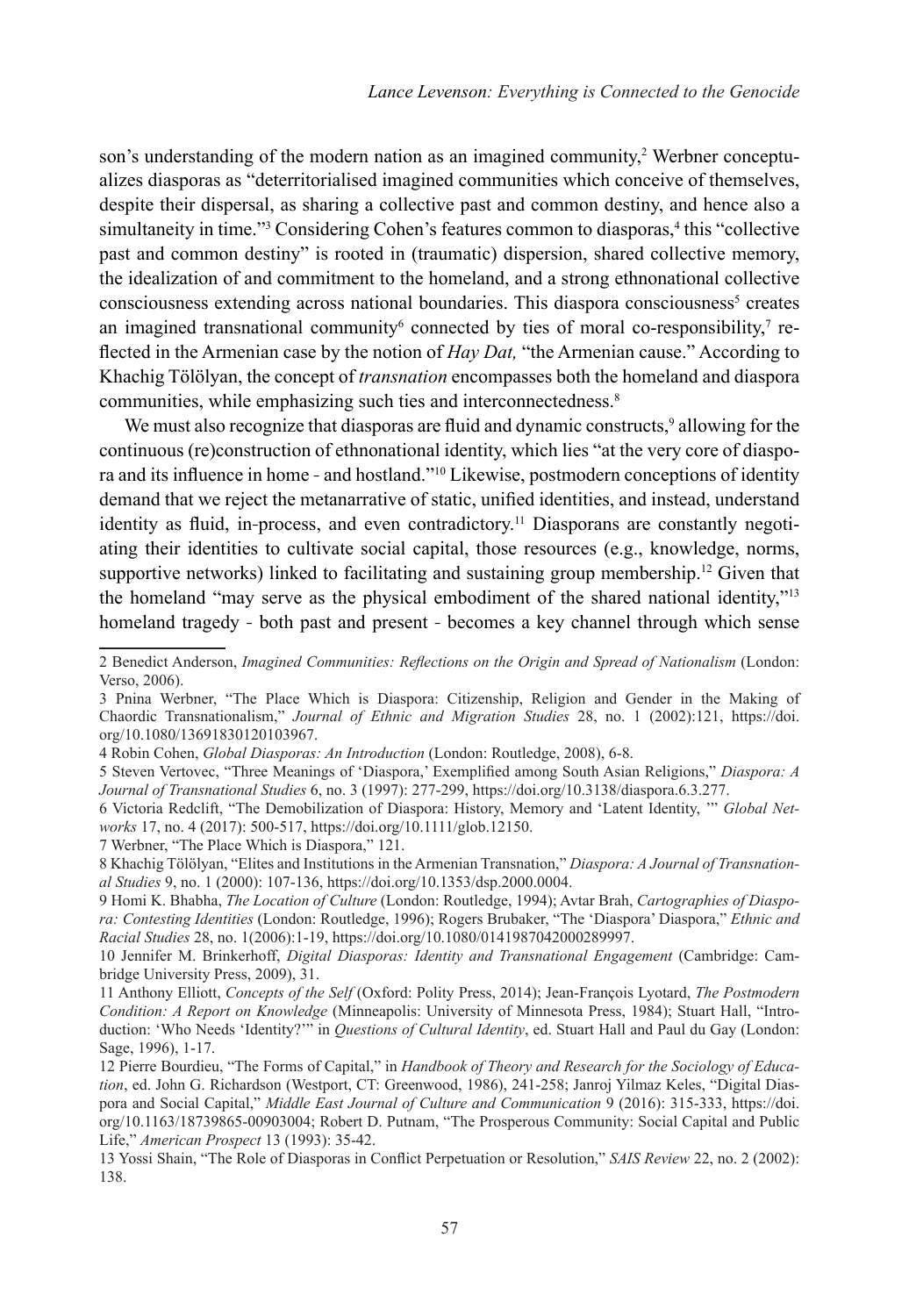of belonging is established.14 For the Armenian diaspora, national identity is "suspended" between homeland and hostland,<sup>15</sup> yet anchored in the memory of the historical Genocide and the ongoing conflict with Azerbaijan over Artsakh.

# **Practices of Remembering: Postmemory, Past Presencing, and Transnational Memory**

Research has consistently revealed how intergenerational memories of the Armenian Genocide are central to Armenian collective identity in the diaspora.16 From a praxeological perspective, memory is understood as an ongoing, interactive social practice which can be performed, (re)produced, confirmed, discussed, and felt and linked to identity, spaces, places, and time. Practices of remembering are embedded within specific social contexts, subject to rules of how to remember that are associated with particular memory communities.<sup>17</sup> Following Chernobrov and Wilmers' analysis of diaspora Armenian youth identities in France, the United Kingdom, and Russia,18 and Gül Kaya's research on Armenian youth identities in Canada,19 the current research draws on the theoretical concepts of postmemory, past presencing, and transnational memory to understand the role of the Genocide and practices of remembering in shaping youth identities within the specific context of Jerusalem's Armenian community.

Postmemory refers to how those in subsequent generations relate to the cultural trauma experienced by ancestors who came before.<sup>20</sup> Although those individuals comprising the second, third, and fourth generations did not directly experience the traumatic events of the past themselves, their effects persist into the present: "They 'remember' only by means of the stories, images, and behaviors among which they grew up. But these experiences were

<sup>14</sup> Yossi Shain and Aharon Barth, "Diaspora and International Relations Theory," *International Organization* 57 (2003): 449-479, https://doi.org/10.1017/S0020818303573015.

<sup>15</sup> Razmik Panossian, "Between Ambivalence and Intrusion: Politics and Identity in Armenia-Diaspora Relations," *Diaspora* 7, no. 2 (1998): 149-196, https://doi.org/10.3138/diaspora.7.2.149.

<sup>16</sup> See for example, Sossie Kasbarian, "The Politics of Memory and Commemoration: Armenian Diasporic Reflections on 2015," *Nationalities Papers* 46, no. 1 (2018): 123-143, https://doi.org/doi:10.1080/00905992.2017. 1347917; Razmik Panossian, "The Past as Nation: Three Dimensions of Armenian Identity," *Geopolitics* 7, no. 2 (2002): 121-146, https://doi.org/10.1080/714000931l; Susan Pattie, "New Homeland for an Old Diaspora," in *Homelands and Diasporas: Holy Lands and Other Places*, ed. André Levy and Alex Weingrod (Stanford: Stanford University Press, 1999), 49-67.

<sup>17</sup> Danielle Drozdzewski and Carolyn Birdsall, "Advancing Memory Methods," in *Doing Memory Research*, ed. Danielle Drozdzewski and Carolyn Birdsall (Singapore: Palgrave Macmillan, 2019), 1-20; Gabrielle Rosenthal, "The Social Construction of Individual and Collective Memory," in *Theorizing Social Memories: Concepts and Contexts*, ed. Gerd Sebald and Jatin Wagle (London: Routledge, 2016), 32-55.

<sup>18</sup> Dmitry Chernobrov and Leila Wilmers, "Diaspora Identity and a New Generation: Armenian Diaspora Youth on the Genocide and the Karabakh War," *Nationalities Papers* 48, no. 5 (2020): 915-930. https://doi. org/10.1017/nps.2019.74.

<sup>19</sup> Duygu Gül Kaya, "Memory and Citizenship in Diaspora: Remembering the Armenian Genocide in Canada," *Citizenship Studies* 22, no. 4 (2018): 401-418, https://doi.org/10.1080/13621025.2018.1462503; Duygu Gül Kaya, "100 Voices After 100 Years: Remembering the Armenian Genocide in Diaspora," *Popular Communication* 16, no. 2 (2018): 128-140, https://doi.org/10.1080/15405702.2017.1378889.

<sup>20</sup> Marianne Hirsch, "The Generation of Postmemory," *Poetics Today* 29, no. 1 (2008): 103-128, https://doi. org/10.1215/03335372-2007-019.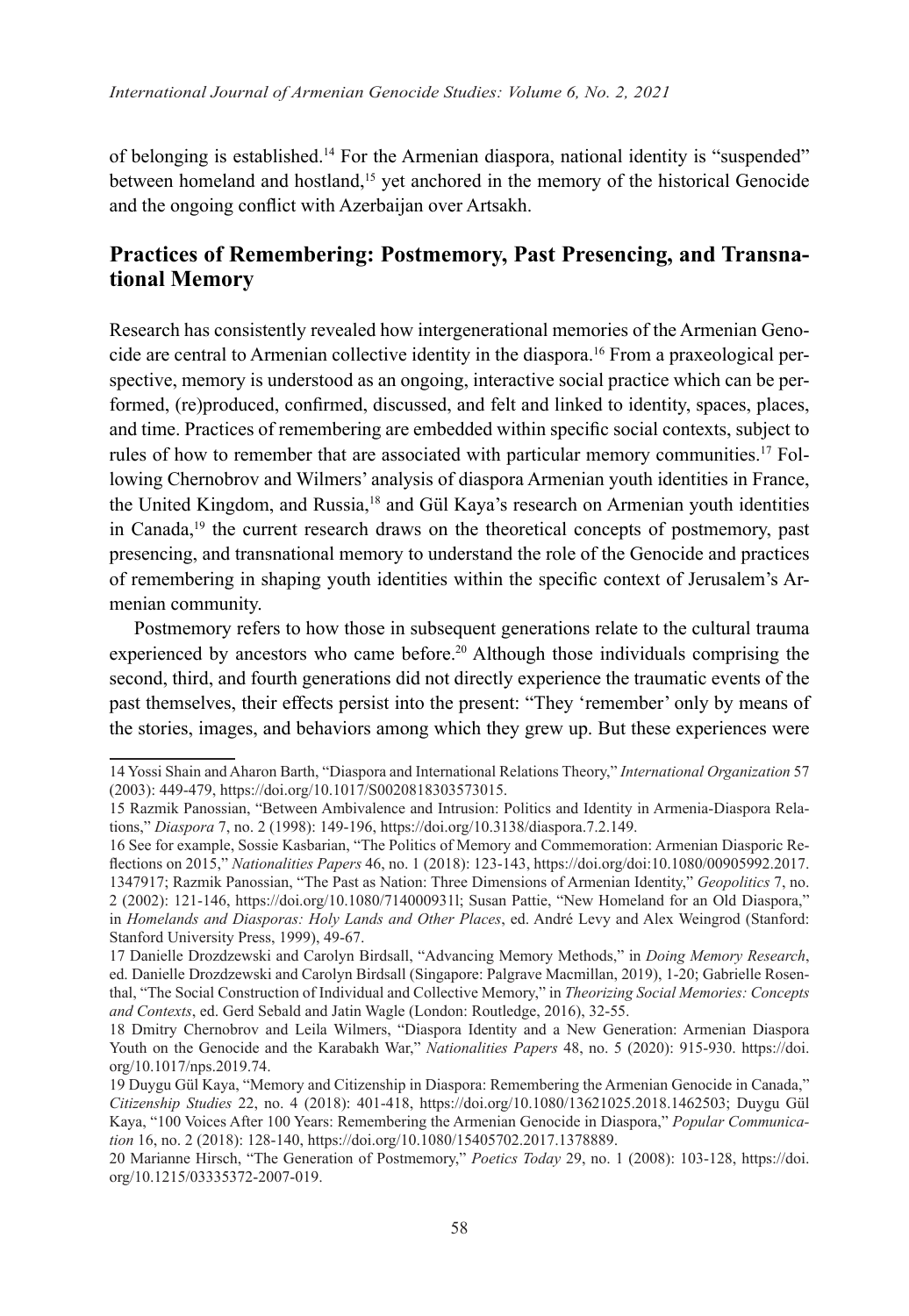transmitted to them so deeply and affectively as to *seem* to constitute memories in their own right."21 Postmemory narratives of the Genocide transmitted between generations have become a fundamental component of diasporic Armenian identity. For example, Azarian-Ceccato's study of the great-grandchildren of Armenian Genocide survivors in Central California22 demonstrates how communities of memory linking the past and present are formed through the narrativization of collected stories, in which the experiences of another are incorporated into one's own life history.23 Likewise, research on long-distance nationalism among Armenian youth in Southern Russia finds that "the retelling of genocide experiences is an overarching, cultural narrative that defines family and ethnic group beliefs and identity."24 Meanwhile, Gül Kaya describes how Canadian-Armenian youth used an audiovisual postmemory project to reconstruct their connections with the past and engage in activism for historical justice in the present<sup>25</sup>.

Such a reshaping of the past within contemporary contexts summons Macdonald's concept of "past presencing," which considers how "people variously draw on, experience, negotiate, reconstruct, and perform the past in their ongoing lives."26 From Armenian diaspora communities in Brazil<sup>27</sup> to those in Iran,<sup>28</sup> performance of the memory of the Genocide at commemorative events plays a cohesive role in developing and maintaining collective identity given the familiarity of the trauma and its relevance to collective imagination. Considering commemorations as "performances of the past which are central to the politics of the present,"29 such practices of past presencing function to cement scattered, diverse Armenian diaspora communities into a collective imagined Armenian transnation. Yet, localized ways of commemorating mean that past presencing is performed in distinctive ways because of varying socio-historical and geopolitical contexts.<sup>30</sup> This localization of past presencing practices recalls Rothberg's located approach to transnational memory, which pays "rigorous attention to the local . . . but it situates such attention in relation to other scales: from

<sup>21</sup> Ibid., 107.

<sup>22</sup> Natasha Azarian-Ceccato, "Reverberations of the Armenian Genocide: Narrative's Intergenerational Transmission and the Task of Not Forgetting," *Narrative Inquiry* 20 no. 1 (2010): 106-123. https://doi.org/10.1075/ ni.20.1.06aza.

<sup>23</sup> Brian Schiff, Chaim Noy, and Bertram J. Cohler, "Collected Stories in the Life Narratives of Holocaust Survivors," *Narrative Inquiry* 11, no. 1 (2001): 159-194.

<sup>24</sup> Ulrike Ziemer, "Belonging and Longing: Armenian Youth and Diasporic Long-Distance Nationalism in Contemporary Russia," *Studies in Ethnicity and Nationalism* 10, no. 2 (2010): 294. https://doi.org/10.1111/j.1754- 9469.2010.01079.x.

<sup>25</sup> Gül Kaya, "100 Voices," 130.

<sup>26</sup> Sharon Macdonald, "Presencing Europe's Pasts," in *A Companion to the Anthropology of Europe*, ed. Ullrich Kockel, Máiréad Nic Craith, and Jonas Frykman (West Susex: Wiley-Blackwell, 2012), 234.

<sup>27</sup> Pedro Bogossian-Porto, "Accounts of a Genocide: Collective Memory among Armenians in Brazil," *Haigazian Armenological Review* 38 (2018): 449-466.

<sup>28</sup> James Barry, *Armenian Christians in Iran: Ethnicity, Religion, and Identity in the Islamic Republic* (Cambridge: Cambridge University Press, 2018): 206-244.

<sup>29</sup> Camilla Orjuela, "Mobilising Diasporas for Justice: Opportunity Structures and the Presencing of a Violent Past," *Journal of Ethnic and Migration Studies* 44, no. 8 (2018): 1366, https://doi.org/10.1080/136918 3X.2017.1354163.

<sup>30</sup> Sabrina Papazian, "The Cost of Memorializing: Analyzing Armenian Genocide Memorials and Commemorations in the Republic of Armenia and in the Diaspora," *International Journal for History, Culture and Modernity* 7 (2019): 55-86, https://doi.org/10.18352/hcm.534.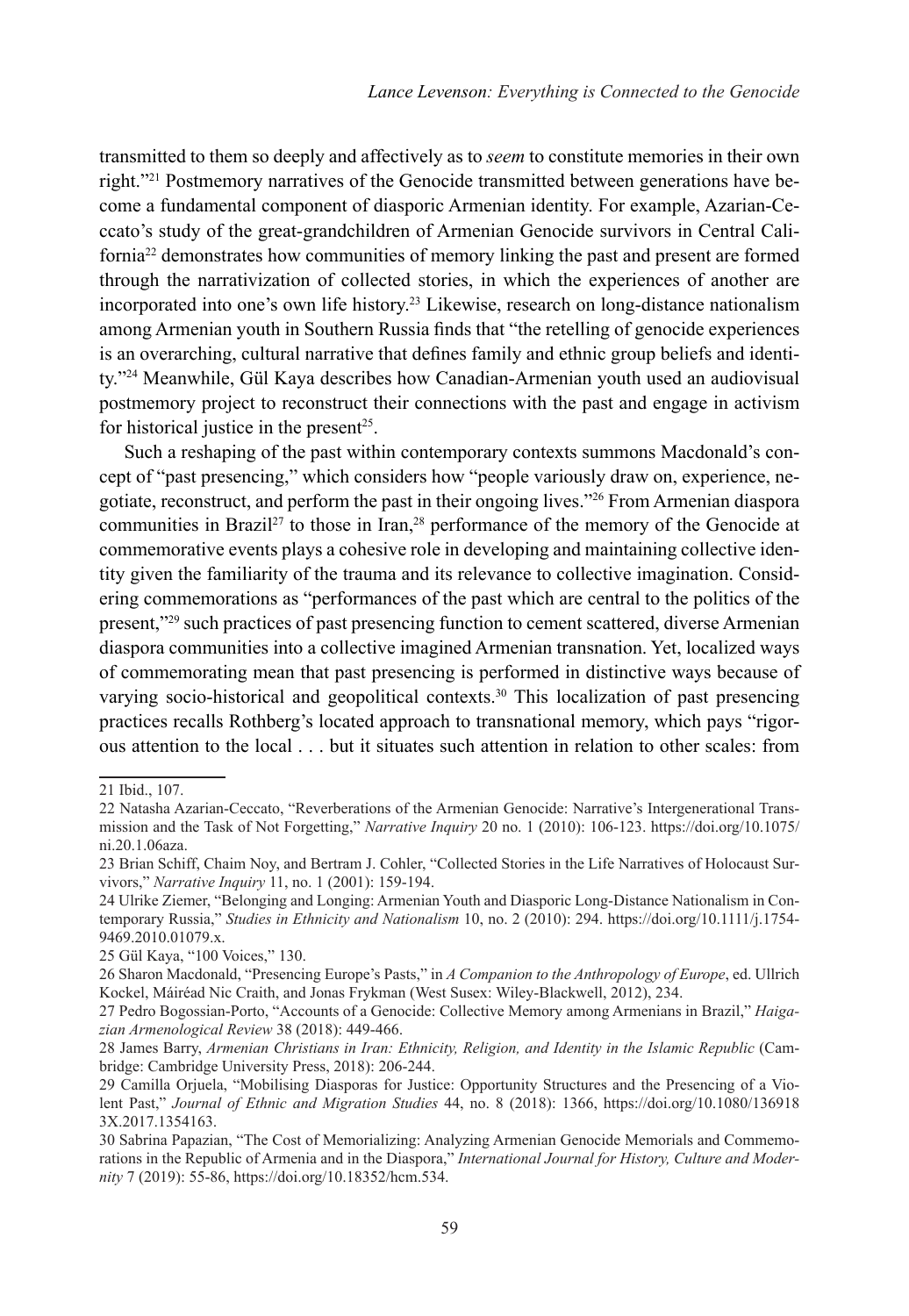the regional to the national to the global."31 The concept of transnational memory, rooted in a processual and generative approach to cultural memory, reflects the deterritorialization of memory-making, aided by transnational flows of peoples and new media technologies.<sup>32</sup> According to Gül Kaya, public commemorations in Canada, in which the transnationalized memories of the Armenian Genocide are performed and reproduced, are central to the construction of Armenian ethnic identity and inform local practices of citizenship.33 In this manner, performances of memory can function as acts of citizenship<sup>34</sup> in tandem with diaspora mobilization and engagement.<sup>35</sup>

# **Diaspora Mobilization and the Armenian Case**

As an expression of diaspora nationalism, diaspora mobilization is a political activity that crosses one or more borders and aims to influence the political situation in the homeland or influence public opinion in the country of residence on political events abroad.<sup>36</sup> Common examples of diaspora mobilization include economic remittances, philanthropy, volunteering in the homeland, political lobbying, engagement on digital platforms, and organizing protests and demonstrations in support of the homeland. However, Mavroudi cautions that we cannot assume that long-distance nationalism and an emotional attachment to the homeland will necessarily galvanize diaspora populations.<sup>37</sup> Rather, diasporas are embedded in local, national, supranational, and global contexts which shape, and are shaped, by their activism.38 Past presencing, ways in which the past is experienced, performed and represented in the present, is at the heart of diaspora identity and mobilization.<sup>39</sup> Diasporans may mobilize to express their identities, motivated by a sense of obligation or guilt and/or in response to feelings of marginalization in the country of residence.40 Identity-focused conflicts, such as the conflict over Artsakh, engage diasporas as mobilized transnational actors<sup>41</sup> or "third"

<sup>31</sup> Michael Rothberg, "Locating Transnational Memory," *European Review* 22, no. 4 (2014): 652, https://doi. org/10.1017/S1062798714000441.

<sup>32</sup> Chiara De Cesari and Ann Rigney, "Introduction," in *Transnational Memory: Circulation, Articulation, Scales*, ed. Chiara De Cesari and Ann Rigney (Berlin: De Gruyter, 2014), 12.

<sup>33</sup> Gül Kaya, "Memory and Citizenship," 414.

<sup>34</sup> Engin F. Isin, "Theorizing Acts of Citizenship," in *Acts of Citizenship,* ed. Engin F. Isin and Greg M. Nielsen (London: Zed Books, 2008), 17.

<sup>35</sup> Michael Rothberg and Yasemin Yildiz, "Memory Citizenship: Migrant Archives of Holocaust Remembrance in Contemporary Germany," *Parallax* 17 no. 4 (2011): 32-48, https://doi.org/1 0.1080/13534645.2011.605576. 36 Lea Müller-Funk, "Diaspora Mobilizations in the Egyptian (Post)Revolutionary Process: Comparing Transnational Political Participation in Paris and Vienna," *Journal of Immigrant & Refugee Studies* 14, no. 3 (2016): 353-370, https://doi.org/10.1080/15562948.2016.1180471.

<sup>37</sup> Elizabeth Mavroudi, "Deconstructing Diasporic Mobilisation at a Time of Crisis: Perspectives from the Palestinian and Greek Diasporas," *Journal of Ethnic and Migration Studies* 44, no. 8 (2018): 1309-1324, https:// doi.org/10.1080/1369183X.2017.1354159.

<sup>38</sup> Maria Koinova, "Diaspora Mobilisation for Conflict and Post-Conflict Reconstruction: Contextual and Comparative Dimensions," *Journal of Ethnic and Migration Studies* 44, no. 8 (2018): 1251-1269, https://doi.org/10 .108010.1080/1369183X.2017.1354152.

<sup>39</sup> Orjuela, "Mobilising Diasporas for Justice," 1359.

<sup>40</sup> Jennifer M. Brinkerhoff, "Diasporas and Conflict Societies: Conflict Entrepreneurs, Competing Interests or Contributors to Stability and Development?" *Conflict, Security & Development* 11, no. 2 (2011): 115-143, https://doi.org/10.1080/14678802.2011.572453.

<sup>41</sup> Armine Ishkanian, "Diaspora and Global Civil Society: The Impact of Transnational Diaspora Activism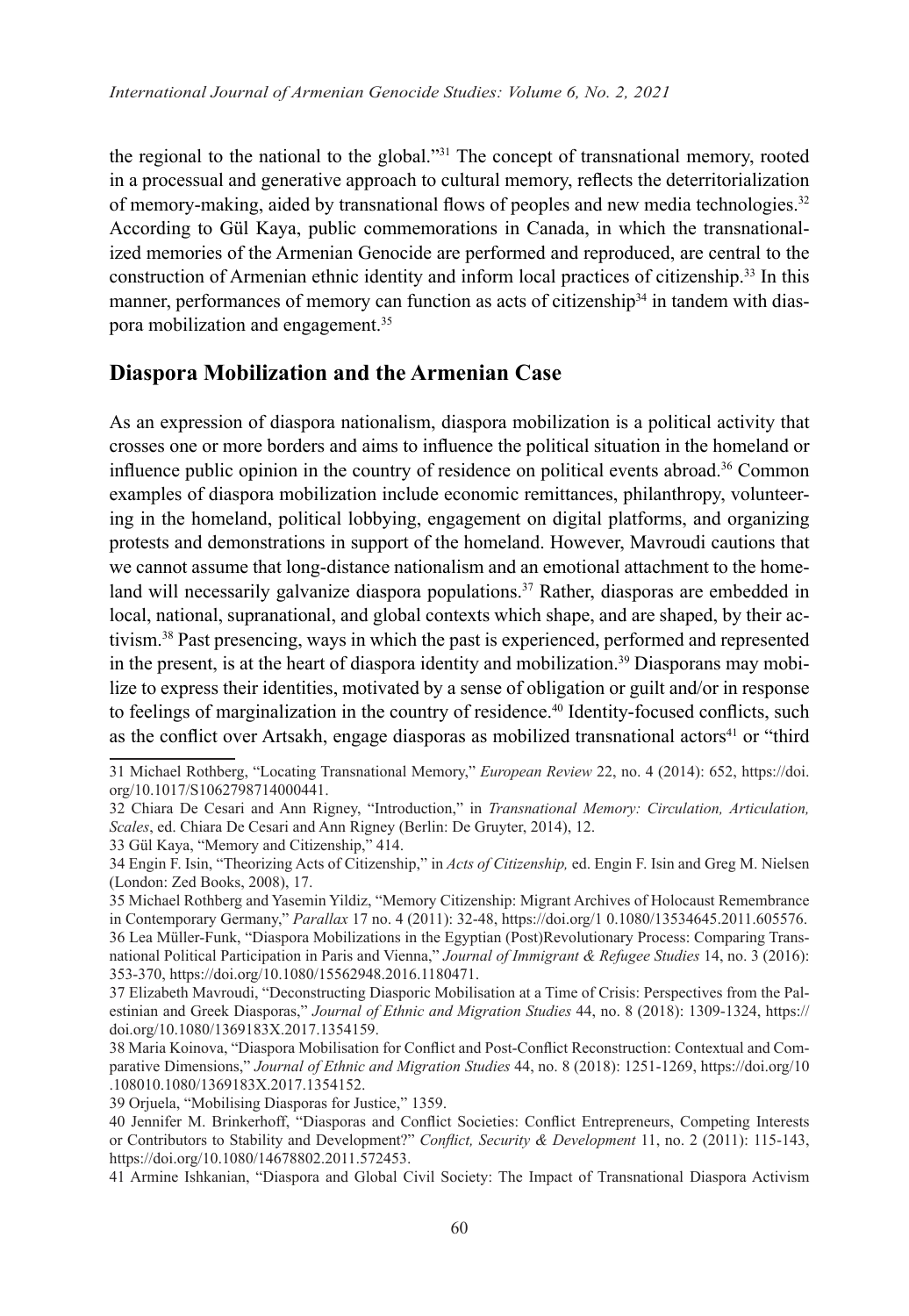level" players in transnational communal politics.<sup>42</sup> Consequently, we can understand diaspora mobilizations as acts of citizenship<sup>43</sup> in which performances and acts produce and define citizenships, which may lie outside legal and political categories of citizenship.

The confrontation and memorialization of past and present atrocities in the homeland involving human rights violations are key impetuses behind diaspora mobilization and engagement.44 In the Armenian case, the Genocide and Artsakh conflict have historically served as focal points for patriotic mobilization in the diaspora, where commemorative events and protests take place across the globe, in locations far removed from where the atrocities actually happened. Genocide recognition is the primary political cause around which diaspora organizations unite, with cooperation taking place between different political parties and across generations because of the shared cultural trauma.<sup>45</sup> As such, diaspora nationalism and mobilization around Genocide recognition provide a reference point for identification, especially for marginalized Armenian communities in the Middle East.46 Given that the Artsakh conflict and the Genocide share the same symbolic enemy (regarding the close cultural, linguistic, and military ties between Turkey and Azerbaijan), this unresolved dispute has functioned as a secondary rallying point around which Armenian diasporas mobilize.<sup>47</sup> After the escalation of the conflict during the Four Day War of April 2016, Chernobrov and Wilmers noted that postmemories and practices of past presencing became increasingly important for Armenian youth identity negotiation in the diaspora as the Genocide and present conflict were linked.<sup>48</sup> In light of the 2020 Nagorno-Karabakh War, the ensuing ceasefire, and the significant territorial losses endured by the Republic of Artsakh, the current research explores how intergenerational memories of the Genocide shape the performance of diasporic Armenian youth identities in Jerusalem considering these new realities.

#### **Case Study: The Armenian Community of Jerusalem and its Youth**

Occupying approximately one-sixth of the Old City, the Armenian Quarter of Jerusalem constitutes one of the oldest Armenian diaspora communities. Centered around the Monas-

46 Kasbarian, "The 'Others' Within," 256.

on Armenia's Post-Soviet Transition" in *Central Asia and the Caucasus: Transnationalism and Diaspora*, ed. Touraj Atabaki and Sanjyot Mehendale (London: Routledge, 2004), 113-139.

<sup>42</sup> Shain, "The Role of Diasporas," 117.

<sup>43</sup> Isin, "Theorizing Acts of Citizenship," 17.

<sup>44</sup> Maria Koinova, "Diasporas and Secessionist Conflicts: The Mobilization of the Armenian, Albanian and Chechen Diasporas," *Ethnic and Racial Studies* 34, no. 2 (2011): 333-356, https://doi.org/10.1080/01419870 .2010.489646; Maria Koinova and Dzeneta Karabegovic, "Diasporas and Transitional Justice: Transnational Activism from Local to Global Levels of Engagement," *Global Networks* 17, no. 2 (2017): 212-233.

<sup>45</sup> Sossie Kasbarian, "The 'Others' Within: The Armenian Community in Cyprus," in *Diasporas of the Modern Middle East: Contextualizing Community*, ed. Anthony Gorman and Sossie Kasbarian (Edinburgh: Edinburgh University Press, 2015), 241-273; Maria Koinova, "Conflict and Cooperation in Armenian Diaspora Mobilisation for Genocide Recognition," in *Diaspora as Cultures of Cooperation,* ed. David Carment and Ariane Sadjed (Cham: Palgrave Macmillan, 2017), 111-129.

<sup>47</sup> Chernobrov and Wilmers, "Diaspora Identity and a New Generation," 926; Khachig Tölölyan, "The Armenian Diaspora and the Karabagh Conflict Since 1988," in *Diasporas in Conflict: Peace Makers or Peace Wreckers*, ed. Hazel Smith and Paul Stares (New York: United Nations University Press, 2007), 106-28. 48 Chernobrov and Wilmers, "Diaspora Identity and a New Generation," 926.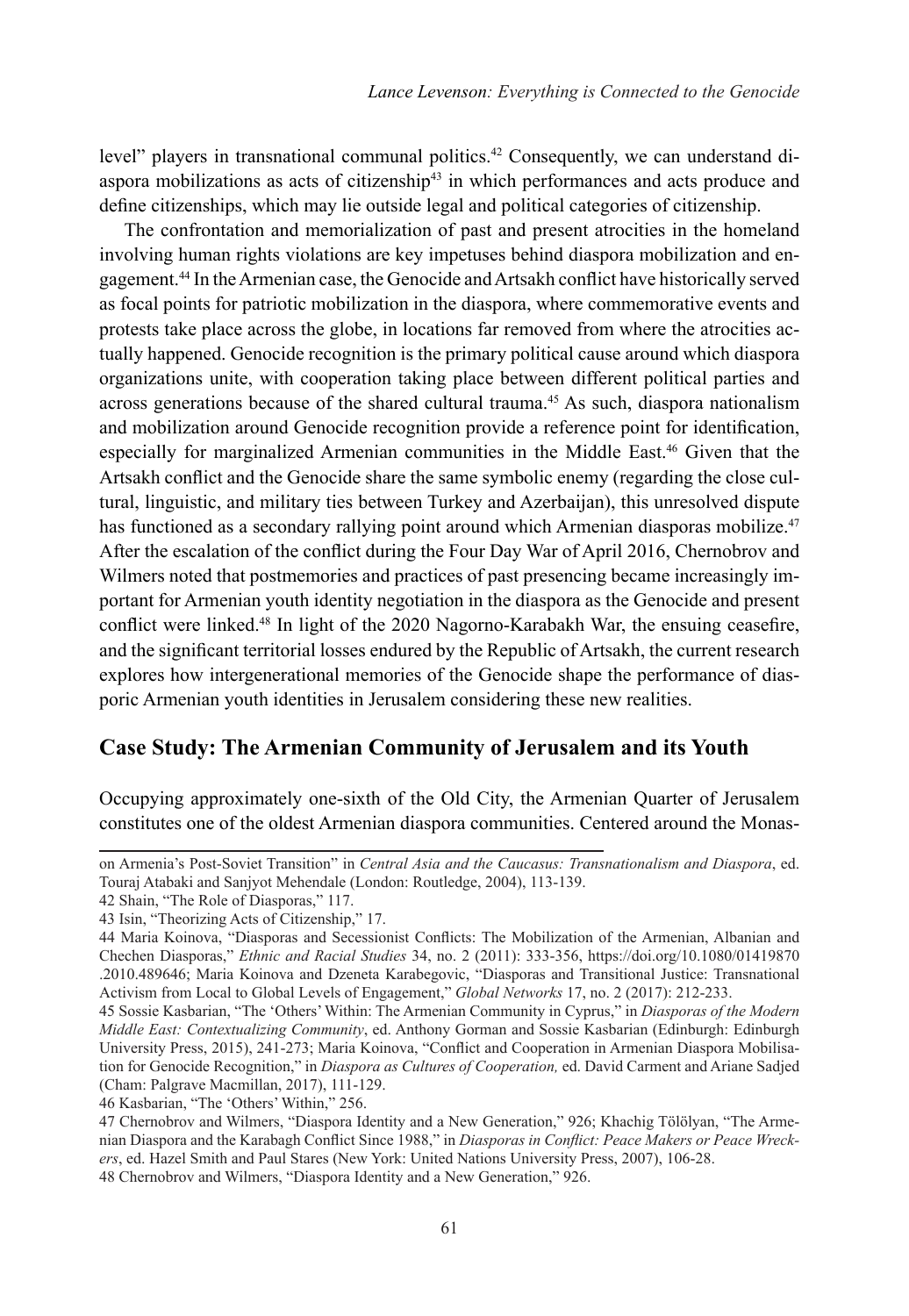tery of St. James, the headquarters of the Armenian Patriarchate of Jerusalem, the community's origins can be traced to at least the fifth century. Following a massive influx of refugees who had survived the Genocide, the monastery was transformed into a neighborhood in the 1920s.49 Serving as a major cultural center, today the monastery compound houses three churches, clerical residences, administrative offices, lay residences, social clubs, a library, health clinic, football field, and the Sts. Tarkmanchatz School. A theological seminary, located across the road from the monastery, trains young men for the priesthood.

Most of the community's youth attend the Sts. Tarkmanchatz School, founded in 1929 to educate the children of the growing lay community. Operating under the auspices of the Armenian Patriarchate of Jerusalem, the Sts. Tarkmanchatz School functions as an ethnic community mother-tongue school,<sup>50</sup> with goals of Armenian language maintenance and the development of Armenian identity. In addition to instruction in a variety of Armenological subjects (Armenian history, language, culture, and religion), the school uses the British-based International General Certificate of Secondary Education (GCSE) curriculum (in lieu of Israeli *bagrut* or Palestinian *tawjihi* matriculation). Given use of the British curriculum, English is the primary language of instruction in all courses, except for the Armenological subjects (taught in Armenian) and Arabic and Hebrew language classes. Students speak Armenian (Western dialect) and/or Arabic as their mother tongue(s) and receive mandatory instruction in the Armenian, Arabic, Hebrew, and English languages.<sup>51</sup> Alongside formal education at the Sts. Tarkmanchatz School, many youngsters are active participants in scouting programs run by the two main social clubs (Homenetmen and Hoyetchmen), which have traditionally played central roles in the socialization of Armenian diaspora youth.<sup>52</sup>

Despite the efforts of community institutions, such as the social clubs and the Sts. Tarkmanchatz School, to preserve Jerusalem's Armenian enclave, its population has experienced a marked decline since the establishment of the State of Israel in 1948. This trend is not unique to the Armenian community, but is also characteristic of Jerusalem's other Christian

<sup>49</sup> On the history of Armenians in Jerusalem see Victor Azarya, *The Armenian Quarter of Jerusalem: Urban Life behind Monastery Walls* (Berkeley: University of California Press, 1984); Bedross Der Matossian, "The Armenians of Jerusalem in the Modern Period: The Rise and Decline of a Community," in *Routledge Handbook on Jerusalem*, ed. Sulaiman Mourad, Bedross Der Matossian, and Naomi Koltun-Fromm (London: Routledge, 2018), 396-407; George Hintlian, *History of the Armenians in the Holy Land* (Jerusalem: St. James Press, 1976); Raymond Kevorkian, "From a Monastery to a Neighbourhood: Orphans and Armenian Refugees in the Armenian Quarter of Jerusalem (1916-1926). Reflexions Towards an Armenian Museum in Jerusalem, *Contemporary Levant* 6, no. 2 (2021): 141-157, https://doi.org/10.1080/20581831.2021.1898124; Daphne Tsimhoni, "The Armenians and the Syrians: Ethno-religious Communities in Jerusalem," *Middle Eastern Studies* 20, no. 3 (1984): 352-369.

<sup>50</sup> Joshua A. Fishman, "Ethnic Community Mother Tongue Schools in the U.S.A.: Dynamics and Distributions," *International Migration Review* 14, no. 2 (1980): 235-247, https://doi.org/10.2307/2545475.

<sup>51</sup> On the multiple discourses present in the Armenian School's curriculum see Lance Levenson and Julia Resnik, "Between Ethnonational and International Curricula: Competing Identity Discourses in the Armenian School in Jerusalem," *British Journal of Sociology of Education* 42, no. 2 (2021): 213-228, https://doi.org/10.1 080/01425692.2021.1877528.

<sup>52</sup> Pedro Bogossian-Porto and Thiago Bogossian, "The School is Not Enough: The Role of Non-Formal Educational Spaces in Preserving Armenian Identity in the Diasporic Community," *International Studies in Sociology of Education* (2021)*,* https://doi.org/10.1080/09620214.2021.1912632; Nicola Migliorino, *(Re)constructing Armenia in Lebanon and Syria: Ethno-Cultural Diversity and the State in the Aftermath of a Refugee Crisis*  (Oxford: Berghahn Books, 2008), 200.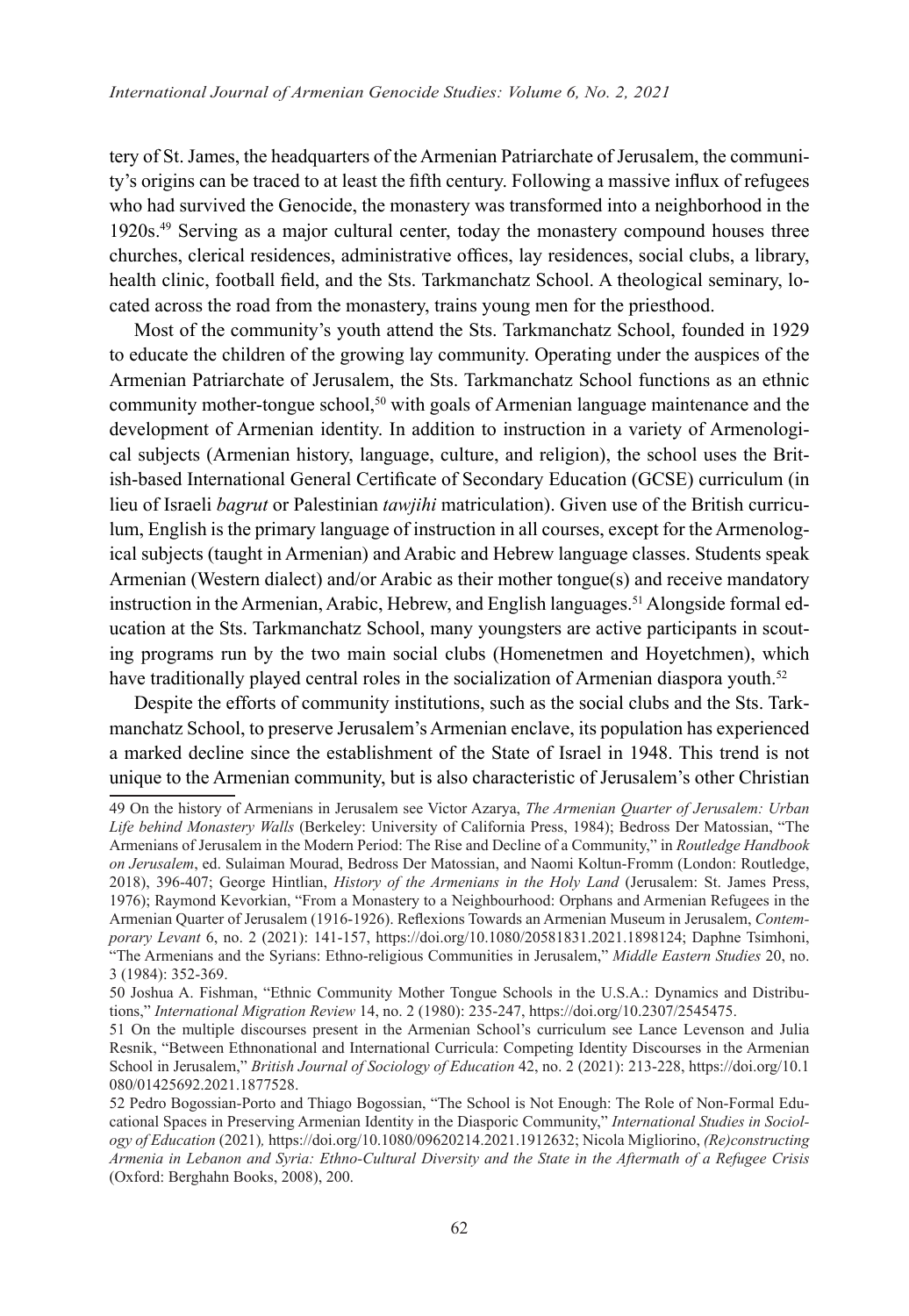communities, whose waning population can be attributed, in large part, to their uncertain position in relation to the Israeli-Palestinian conflict.<sup>53</sup> Writing about the Armenian community in particular, Harry Hagopian explains it cannot separate itself from the conflict, "since the deleterious social and economic consequences (such as emigration) of this conflict have been visited upon them as a direct result of the political situation and the Israeli occupation."54 Given the precarious situation of Christian communities vis-à-vis the ongoing struggle over Jerusalem, as well as contentious citizenship statuses, limited access to higher education, and a lack of affordable housing, many Armenians have emigrated over the years to diaspora centers in Europe and North America in pursuit of higher education and career opportunities.

For those Jerusalemite Armenians who have remained despite these challenges, Israel's non-recognition of the Genocide and collaboration in recent Azerbaijani belligerence in Artsakh complicates matters even further - especially for youth in the midst of negotiating identities. Like elsewhere in the diaspora, most of today's Jerusalemite Armenian youth are descendants of Genocide survivors. For the Jerusalem Armenian community, Turkish denial of the Genocide is compounded by Israel's refusal to recognize the Armenian Genocide,<sup>55</sup> despite the Jewish State having been established in the aftermath of the Holocaust. Furthermore, during the Second Artsakh War in the Fall of 2020, Israel provided military support for Azerbaijani aggression, including the sale of kamikaze drones used in attacks on Armenian soldiers and civilians.56 Finally, many Jerusalem Armenians perceive a real "Turkish threat" in Jerusalem. Turkish President Erdogan has claimed that "Jerusalem is our city," while media outlets have reported on Turkish schemes to purchase Armenian and Christian properties in the Old City.<sup>57</sup>

Amid the Jerusalem Armenian community's marginalization, the protracted Israeli-Palestinian conflict, and Israel's non-recognition of past and present Armenian suffering, this article explores how the complexities of the geopolitical landscape interact with intergenerational memories of the Genocide. How do intergenerational memories of the Genocide (transmitted within family, school, and community settings) shape the performance of diaspora Armenian youth identities in Jerusalem? How are collected stories around the Genocide and the Artsakh conflict linked within communities of memory? How do mobilizations

<sup>53</sup> Daphne Tsimhoni, "Christians in Jerusalem: A Minority at Risk," *Journal of Human Right*s 4, no. 3 (2005): 391-417, https://doi.org/10.1080/14754830500257695.

<sup>54</sup> Harry Hagopian, *The Armenian Church in the Holy Land* (Nottingham: Russell Press, 2016), 30.

<sup>55</sup> Yair Auron, *The Banality of Denial* (New Brunswick, NJ: Transaction Publishers, 2003); Israel W. Charny*, Israel's Failed Response to the Armenian Genocide: Denial, State Deception, Truth Versus Politicization of History* (Boston: Academic Studies Press, 2021).

<sup>56</sup> Seth J. Frantzman, "Israeli Drones in Azerbaijan Raise Questions on Use in the Battlefield," *The Jerusalem Post*, 1 October 2020, at https://www.jpost.com/middle-east/israeli-drones-in-azerbaijan-raise-questions-onuse-in-the-battlefied-644161; Yossi Melman, "As Nagorno-Karabakh Conflict Expands, Israel-Azerbaijan Arms Trade Thrives," *Haaretz*, 7 October 2020, at https://www.haaretz.com/israel-news/nagorno-karabakh-conflict-israel-azerbaijan-arms-trade-armenia-iran-1.9212986, accessed 07.08.2021.

<sup>57</sup> Tobias Siegal, "Erdogan: Jerusalem is Our City, a City from Us" *The Jerusalem Post*, 3 October 2020, at https://www.jpost.com/middle-east/erdoan-jerusalem-is-our-city-a-city-from-us-644306; Baruch Yedid, "Turkey Working to Take Over Armenian Quarter in Jerusalem's Old City," *The Jewish Press*, 13 February 2020, https://www.jewishpress.com/news/middle-east/turkey/exclusive-turkey-working-to-take-over-armenian-quarter-in-jerusalems-old-city/2020/02/13/, accessed 08.08.2021.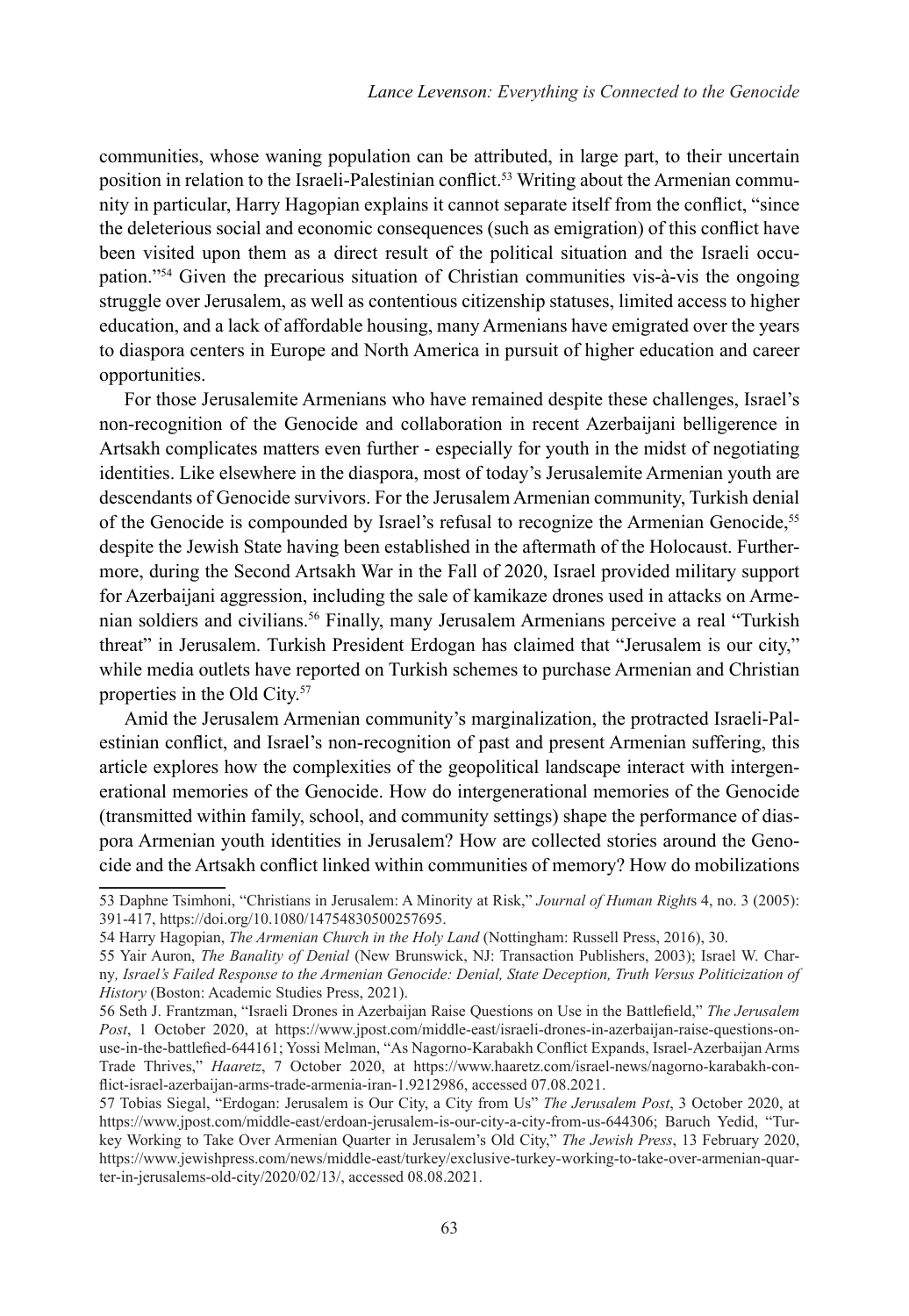around collective memories intersect with local geopolitics to construct identity narratives among Jerusalem's Armenian youth, as members of a disempowered minority?

#### **Methodology**

This research draws on extensive participant observation from over six years (2015-2021) of fieldwork in the Armenian Jerusalem community and in the Sts. Tarkmanchatz Armenian School, where I have served as a teacher in the secondary grades since 2013. In addition to my daily presence at the school within the framework of my teaching responsibilities, during this time period I took part in countless assemblies, marches, protests, memorials, and prayer services organized by the school, the Armenian Patriarchate, the social clubs, and various advocacy organizations. Public commemorations and ritual performances, abundant with cultural codes and symbols,<sup>58</sup> play a pivotal role in shaping collective identities as values, memories, and meanings are passed between generations.<sup>59</sup> When feasible, on-site fieldnotes were taken during the events, with full observation protocols typed as soon as possible following their completion. In several cases, audio and video recordings of events were used to supplement the fieldnotes. In conjunction with participant observation, I conducted ten intensive interviews with Jerusalem Armenian youth and youth leaders in the community social clubs to understand identity construction from a phenomenological perspective. All interviewees are graduates of the community's Sts. Tarkmanchatz School, including three alumni who are current or former teachers at the school.

Occupying a dual role as a teacher-ethnographer, I often engaged in commemorative events, by necessity, as a "complete participant."60 While permission to conduct research in the school was granted by the school administration, my presence at school and community events was not unexpected, given my position as a member of the social setting. Marching in the streets with youth, carrying banners, chanting slogans, delivering speeches, and lighting candles, I functioned as an "insider-outsider" occupying a "space between."61 Despite years of "insider" experience within the community, I always possess some degree of "outsiderness" as a non-Armenian within the Armenian Quarter, where I must navigate a space, culture, and language not my own. The embodied ethnographic approach employed in this study permits an analysis of multiple memory dimensions, including the social, spatial, and material. As diaspora youth engage in practices of postmemory and past presencing within a transnational field, I seek to identify those interactive processes through which past traumas are bestowed with collective meaning(s) in the here and now.

<sup>58</sup> Don Handelman, *Models and Mirrors: Towards an Anthropology of Public Events* (New York: Berghahn Books, 1998), 1-20.

<sup>59</sup> Paul Connerton, *How Societies Remember* (Cambridge: Cambridge University Press, 2013), 41-71.

<sup>60</sup> Raymond L. Gold, "Roles in Sociological Field Observations," *Social Forces* 36, no. 3 (1958): 217-223, https://doi.org/10.2307/2573808.

<sup>61</sup> Sony Corbin Dwyer and Jennifer L. Buckle, "The Space between: On Being an Insider-Outsider in Qualitative Research," *International Journal of Qualitative Methods* 8, no. 1 (2009): 54-63, https://doi. org/10.1177/1609406918788176.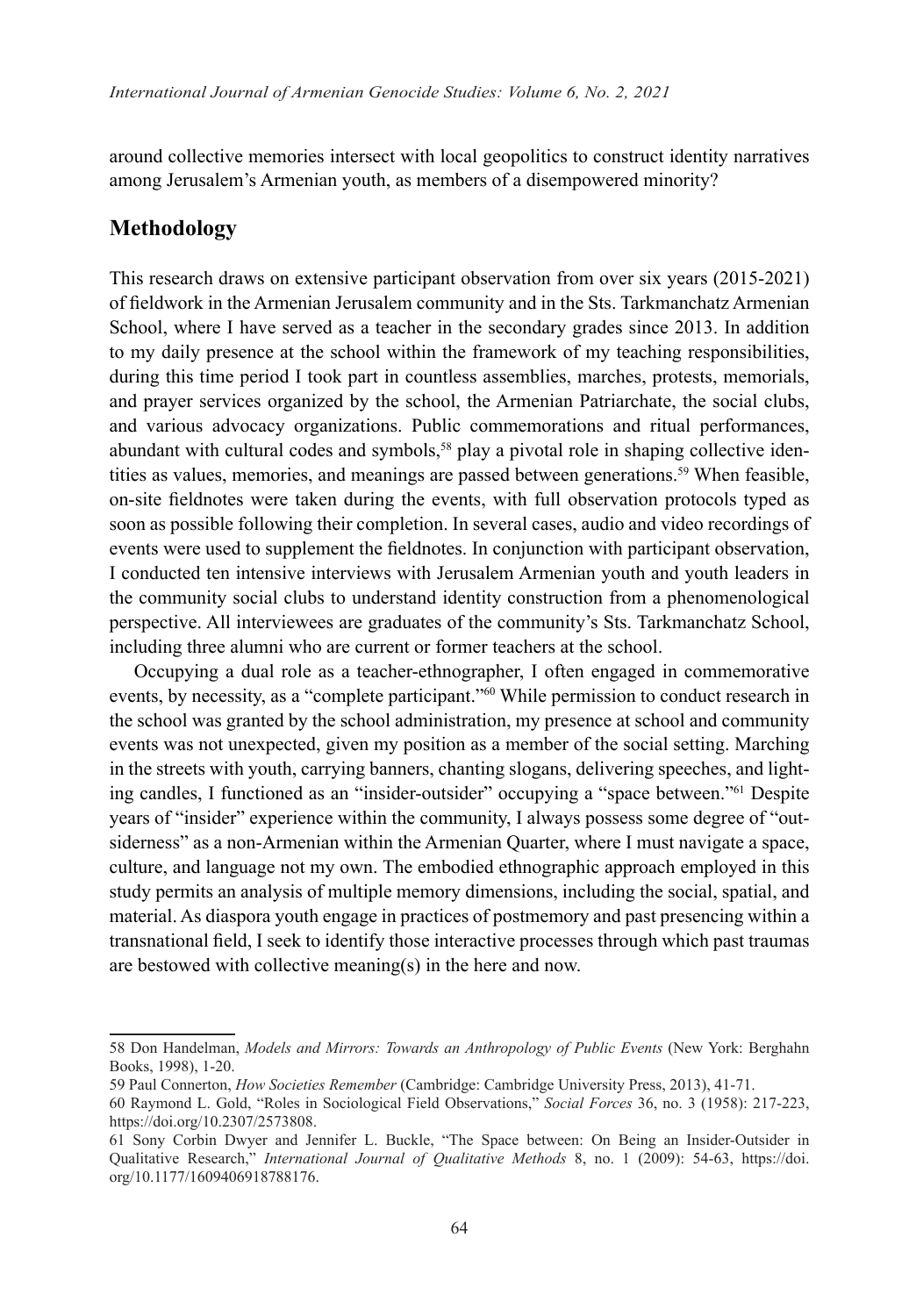## **Intergenerational Trauma, Collected Stories, and Youth Ethnonational Identity Construction**

For the typical passerby, the Armenian Quarter, located in the southwest corner of Jerusalem's Old City, is easy to miss. While it is the smallest of Jerusalem's four quarters, it is not its diminutive size that simply prevents its discovery. Rather, most of the Armenian Quarter lies obscured from view, its residents and institutions isolated from the general public behind nearly impenetrable stone walls. Wandering tourists are repeatedly turned away at the entrance; only members of this diaspora Armenian community, or those who are connected to it, are allowed to continue onward. A simple Armenian greeting to the vigilant guards serves as an informal password which enables your safe passage into the confines of the Armenian Convent (known simply as the *vank*) behind heavy iron gates which lock nightly at midnight. Not only does the Armenian Quarter's physical isolation from the outside world maintain a monastic environment, but it also functions to preserve, on a daily basis, the experience of siege and threat that has characterized the history of the Armenian nation.

Sako<sup>62</sup> referenced the closed nature of the Jerusalem Armenian community: "We're sur*vivors of a genocide, you know. We really need, it's embedded in us to stay together, stay somewhere safe."* Taleen also described the Genocide as a unifying, yet isolating force on identity construction:

I think it [i.e., the Genocide] made us more patriotic than most other nationalities would be. I think the fact that there is a large part of our history, especially because it's unrecognized, it makes us very, sort of fight for the justice that we deserve, and do all that. I think it really did bring us closer together. Because if it wasn't for the Genocide, most of us wouldn't even be in Jerusalem. . . . And as people, it did bring us closer together, it did make us stay attached to our roots, and not just get lost amongst Israelis or Palestinians.

Taleen links the community's existence to the Genocide, while highlighting the Armenian patriotism it has fostered, and which has kept them from assimilating within local cultures and identifying with either party to the regional conflict. Unlike the dual loyalties documented in Armenian communities elsewhere,<sup>63</sup> Taleen and the other interviewees described their national identity solely as "Armenian."

The Genocide, and the protective walls of the *vank*, were also fundamental forces in shaping Kohar's identity:

So I grew up in Jerusalem, but I always knew that I'm Armenian and I'm nothing else but Armenian. . . . I grew up identifying as Jerusalemite, but I've never identified myself as either Israeli or Palestinian. And I think it's the community here, and the

<sup>62</sup> All participant names used are pseudonyms to protect anonymity.

<sup>63</sup> See for example, Anny Bakalian, *Armenian-Americans: From Being to Feeling Armenian* (New Brunswick, NJ: Transaction Publishers, 1993); Vered Amit Talai, *Armenians in London: Management of Social Boundaries* (Manchester: Manchester University Press, 1989); Gül Kaya, "Memory and Citizenship," 406.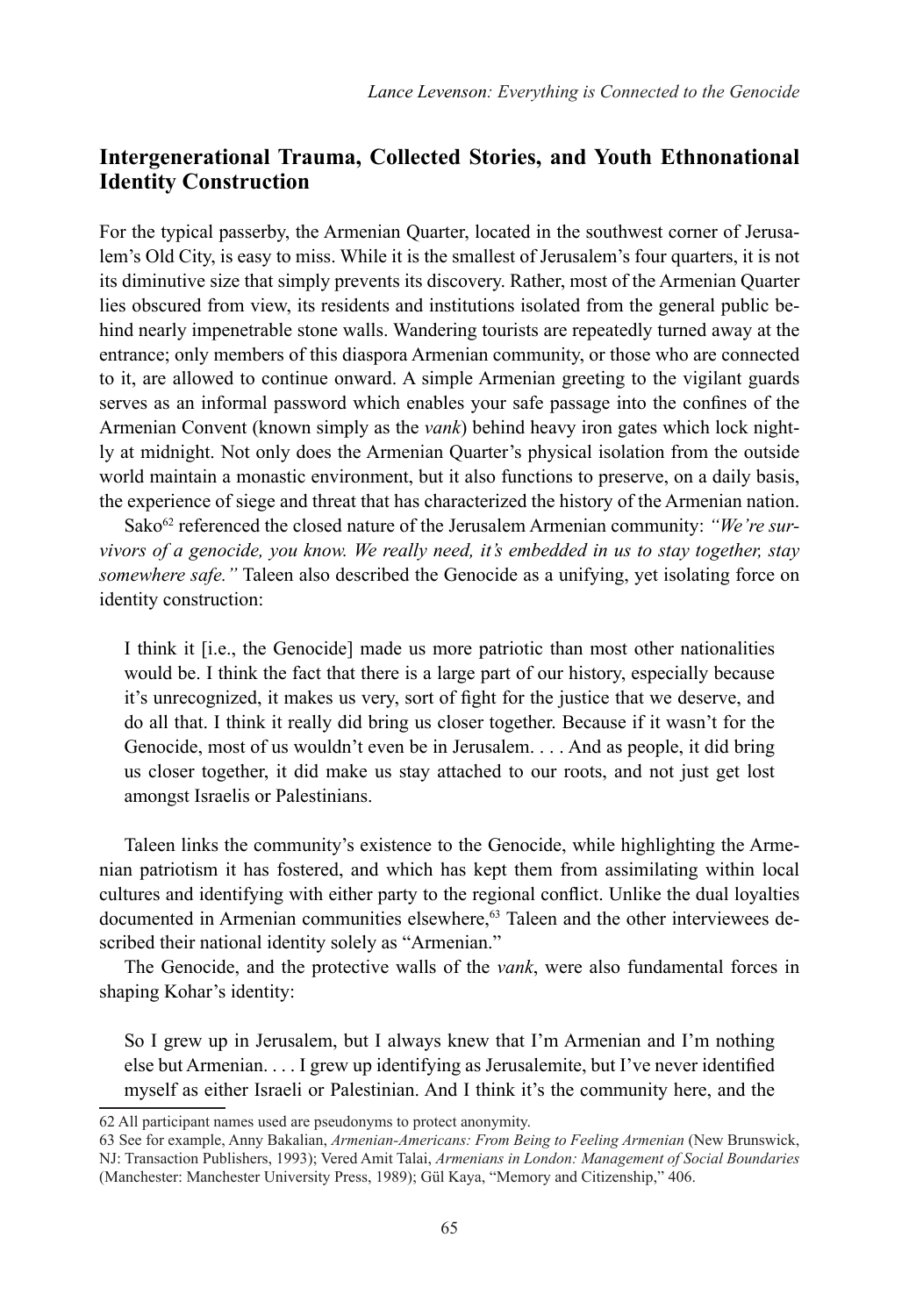convent itself, and the literal walls of the convent, that kind of allow that identity to form. . . . As diaspora Armenians, we grow up kind of with that identity like molded, because you know it's a reality that you have to live with. Because of the Genocide we're here. But you know, we have to make do with what we have. But there's always this idea of an Armenia that maybe we can hopefully go back to. If not my parents, then me. If not me, then my children.

Like Taleen, Kohar associates the suboptimal diasporic condition and her Armenian Jerusalemite identity - which lies outside the bounds of traditional political or legal citizenship - with the Genocide. Kohar's reference to the "idea of an Armenia to go back to" is striking. Despite the existence of the modern Republic of Armenia, it is the ideal of an "imagined" Armenian homeland to which she aspires to return.

Interviewed youth frequently referred to the overwhelming nature of the Genocide and the intergenerational transfer of trauma. Lilit explained how the Genocide seems to touch every facet of her life:

So this is something every Armenian has to grow up with. The Genocide. It has to be mentioned at least thirty times a month. Everything is connected to the Genocide. . . . And in school, you learn about this from a very young age. You have lectures about it, many books about it. It's always there. It's part of our identity. That's how we look at it. It's not just some topic in a textbook.

For Lilit, postmemories - formed through family stories, books, and lessons in school - are a fundamental part of her identity. Positioning himself as a victim of the Genocide, Sako describes an inherited trauma rooted in postmemories of events experienced by his great-grandparents. *"Growing up and learning about all this, knowing that you had some homes over there, and everything taken away, all the factories or the shops that you had. Just like, it's all gone, it's not for you anymore. Learning that as a kid I think was pretty traumatizing, in a sense that you can't really trust a lot of people."*

Sako's narrative, in which he makes claims to homes, factories, and shops in Eastern Anatolia as if he personally experienced the losses, illustrates the power of postmemory rooted in cultural trauma to connect generations. Meanwhile, past presencing can be observed in Sako's remark concerning how this intergenerational trauma conferred an inability to trust others today. Vahan's narrative similarly features collected stories, using the first person plural pronoun "we," which inserts himself into the Genocide memory:

We were merchants. So we had that going on, and then the Genocide happened and we ran away. We had to. We lost all the assets. So, my great-grandmother, pregnant with my grandfather, of course, ran all the way through Syria and there was this Turkish soldier. It turns out he held her at gunpoint while she was pregnant. . . . He let her go. Turns out, obviously, had he pulled the trigger, I wouldn't be sitting here today, Teacher Lance. So the thought of that, that event, that single decision of pulling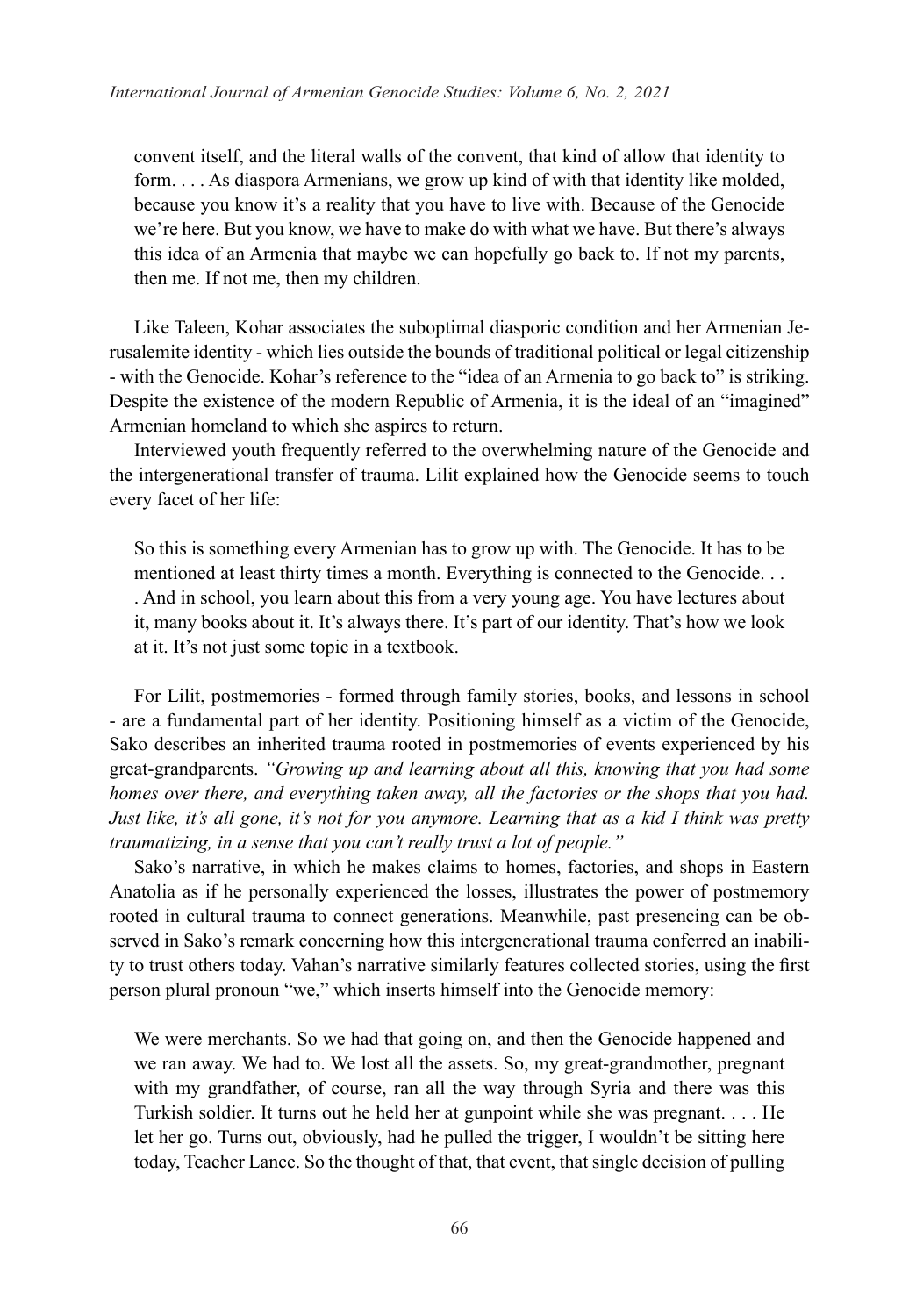or not pulling the trigger more than a century ago, led to my existence here, is mind boggling.

Vahan's existential musings, tied-up with internalized collected stories and intergenerational memories, provide yet another example of how the practice of past presencing links the past with the present.

Practices of past presencing and an internalization of the Genocide are also observed in Kohar's narrative, in which she asserts she feels as if she was born with genetic memories of the collective trauma, and explains how this influences her everyday performance of identity in Jerusalem:

I don't remember the day my parents told me about the Genocide. . . . It was something, as if I was born knowing this, you know. And I think part of that is because it's always talked about, whether it's talked about, you know, in the home, like my grandma telling stories of her grandparents that died there, or her parents that fled from Armenia, or Western Armenia. Or whether it was from school or the protests that we're taken to, you know, you're a one-year-old, you go to the protest . . . . So, I think it's a huge, huge part of my identity, the Genocide itself. . . . I owe it to my ancestors that survived, and those that didn't survive, to preserve that identity and culture that, whether it's through going to dance practice or going, or singing Armenian, or when I'm walking by the school and the kids are speaking in English, telling them to speak in Armenian. . . . I do that as a result of the Genocide.

Kohar describes her identity as rooted not only in the past events themselves, but in how she continuously reconstructs the meaning of the Genocide in her day-to-day life through those activities which strengthen both individual and collective Armenian ethnonational identity. The Sts. Tarkmanchatz School and community protests are highlighted by Kohar as significant mediators of this identity entrenched in Genocide memories. I will now examine how intergenerational memory is transmitted within these contexts.

## **Youth Performance of Genocide Memories and Transnational Citizenship in the School and at Community Protests**

From giant maps documenting forced deportations perpetrated by the Ottoman Empire to black-and-white portraits depicting well-known Armenian Genocide victims, the physical walls of the Sts. Tarkmanchatz School bear witness to the memory of past atrocities. Lining the hallways are annual school pictures, in which the entire student body and school staff pose on the steps of the old orphanage to re-enact a photograph of child survivors from the 1920s, which is currently featured in the exhibition at the Armenian Genocide Museum in Yerevan. Taking the annual school photograph in this exact location is a past presencing practice which reinforces the intergenerational memory of the Genocide.

Students are actively involved in past presencing in the curriculum, as students are en-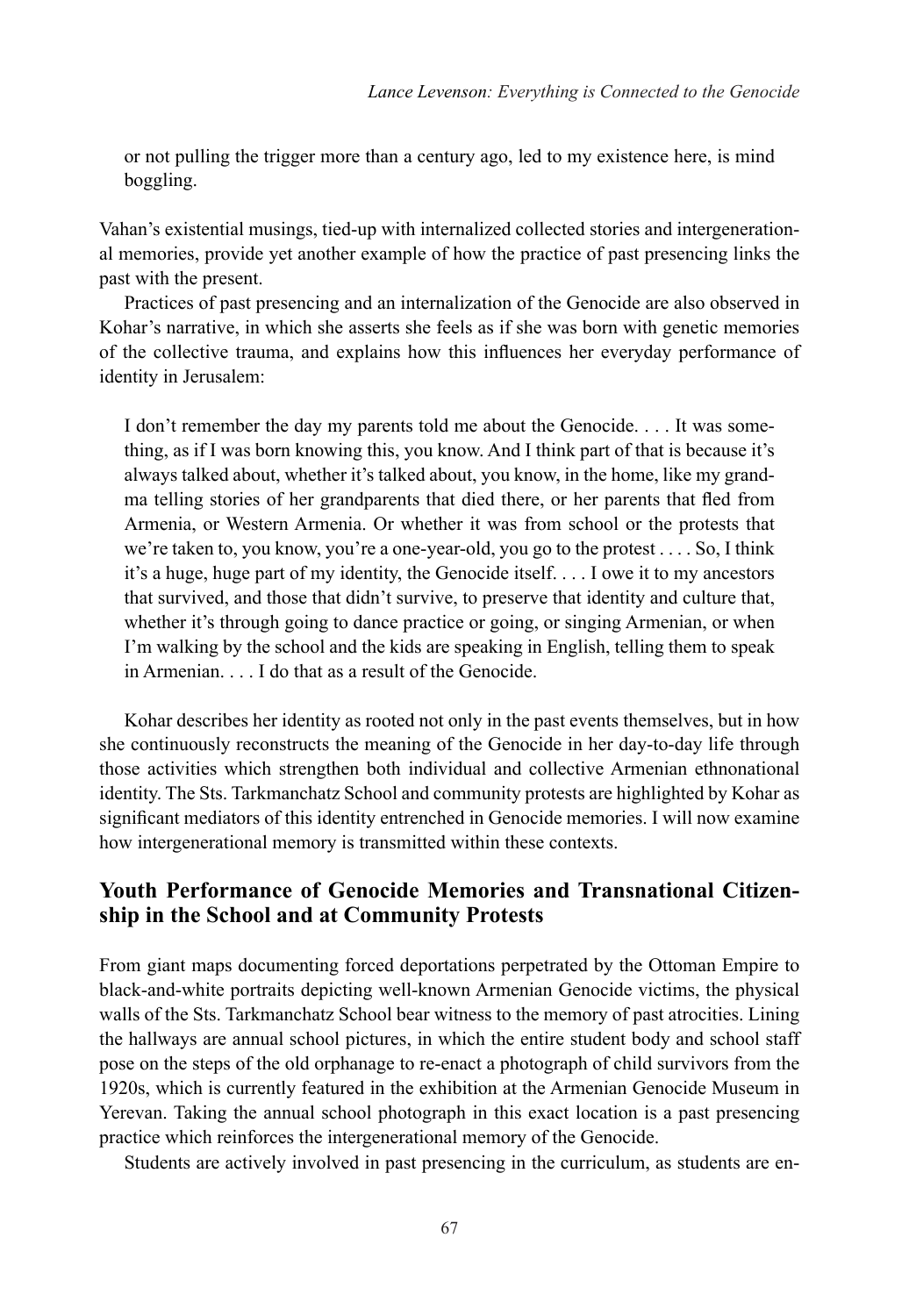couraged to express intergenerational memories through the visual and performing arts. A bulletin board display created by Grade 6 students to commemorate the 106<sup>th</sup> anniversary of the Genocide in April 2021 linked the Genocide with both identity and the Armenian homeland. Drawings of trees and references to roots (e.g., "Cut my branches, burn my leaves, but you'll NEVER touch my roots!" and "24 April 1915. Armenian Genocide. From the roots we came.") emphasized the rootedness of youth identities in the events of 1915. Meanwhile, the Armenian tricolor, maps of Armenia, images of the Armenian Genocide Memorial, pomegranates, mother Armenia, and Armenian landscapes served as expressions of transnational identities rooted in memories of the Genocide. The annual school ceremony commemorating the Armenian Genocide in late April provides opportunities for student to perform the past, for example, through the performance of survivor testimonies. With the melancholy music of the *duduk*<sup>64</sup> sounding softly in the background, a ninth-grade student read a survivor testimony as she actively took on the role of the victim: *"The crowds were huge in Meskeneh. We were in the middle of a vast sandy area and the Armenians there were from all over, not only from Marash. We had no water and soldiers would not give us any. . . . .We used to eat grass. We used to pick grains from animal waste, wash them and then in tin cans fry them to eat."*

When the student takes the stage before the school community, she transforms into the survivor, obscuring temporal boundaries as past suffering, performed in the present moment, becomes that of all Armenians.

Each year on 24 April, the Jerusalem community organizes protests and marches in acts of diaspora mobilization in which commemorative practices function as transnational acts of citizenship. Takvor described the importance of this day as a unifying, identity-building event for the community: *"Remembering the dead is important, it*'*s . . . one of the days that brings the community together. . . . I*'*m not a victim anymore. We*'*re not victims today of that Genocide. We*'*re victims, we are victims of the Genocide, but we have demands."*

While at first glance, Takvor's remarks may seem contradictory. Initially, he declares that he's not a victim anymore, but then immediately reverses course and states that *"we are victims of the Genocide, but we have demands."* However, Takvor's statement can be interpreted to reflect a lingering sense of collective victimization that extends beyond a personal sense of trauma. Through these protests, inherited narratives of victimization find new expressions via transnational acts of citizenship in which claims and demands are shouted in the streets of Jerusalem.

On 24 April 2019, Armenian youth took part in one such ritualized protest facing the Turkish consulate, following the annual custom in Jerusalem on Armenian Genocide Remembrance Day. Gathered behind the police tape cordoning off the permitted demonstration area, the youth, bearing the flags of Armenia and Artsakh, were clad in red T-shirts bearing the three words: "RECOGNITION. CONDEMNATION. REPARATION." With bodies transformed into political posters, youth publicly re-enacted the role of bleeding victims in

<sup>64</sup> The *duduk*, or Armenian oboe, is a symbol not only of the historical trauma of the Genocide but also a symbol of Armenian national identity. See Andy Nercessian, *The Duduk and National Identity in Armenia* (Laham, Maryland: Scarecrow Press, 2001).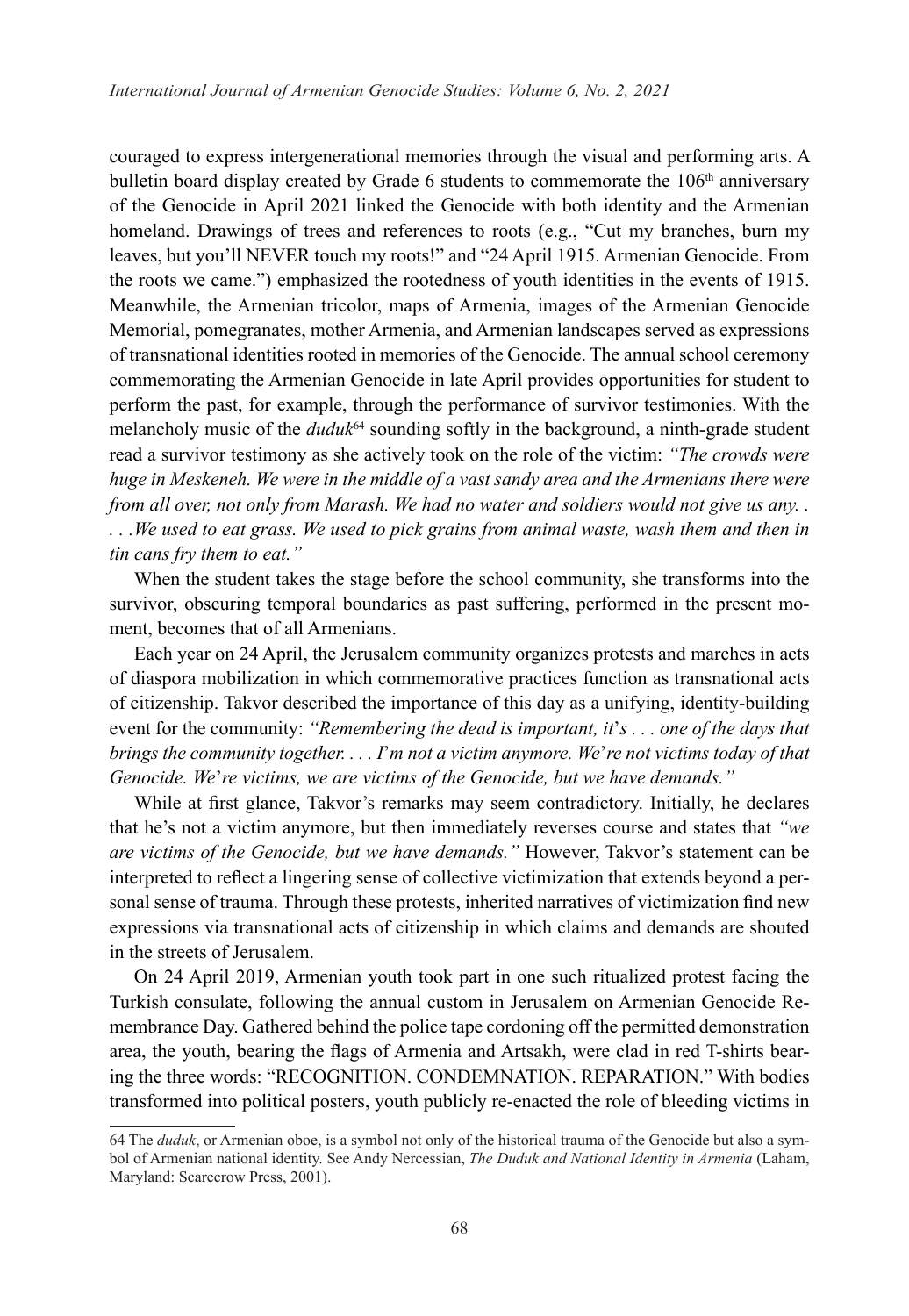front of the oppressor. One of the youth leaders shouted into the megaphone, demanding an end to the ongoing Turkish and Israeli denial:

We call upon the international community and countries like the USA,<sup>65</sup> the United Kingdom, and Israel to stop using the Armenian Genocide as a political card, and fulfill their moral and historical obligation by recognizing the Armenian Genocide. Turkey, you cannot run away from your own shadow. In the name of the Armenian people, and especially its youth, I pledge an oath that we will never rest until the Armenian Genocide is recognized.

Standing under the scorching sun, staring down the red star and crescent flag flapping in the wind across the street. I joined those assembled in the scathing chant: "Shame on Turkey! Turkey run, Turkey hide, Turkey's guilty of genocide!"

Lilit described her experience as a participant in these protests, in which Genocide memories are performed and transnational citizenships enacted:

Posters. Armenian flags everywhere. Your hair, pins, everything is the flag. You just feel patriotic and you have that moment where you say, "I'm happy I'm Armenian." You just feel that moment of pride, when you're with your people and you have purpose there. And you're going after something. . . . Of course we want Israel to recognize, because as citizens, we're doing our part. . . . I think we deserve that from our country. I'm saying our, because we're technically citizens. We have the passport, we were born here.<sup>66</sup> Something so important to us. Some people still today are struggling. You know, post-traumatic syndrome. PTSD. . . . Their parents saw the war, and they saw their parents die in front of them.

Lilit's narrative seamlessly flows from visual displays of Armenian pride and support of the homeland, which constitute transnational acts of citizenship, to local acts of citizenship in which she demands recognition from the country in which she resides and holds a passport. She then returns to the lingering trauma of Genocide postmemory, which is exacerbated by the lack of Israeli recognition.

Sevan also decried Israel's moral failure, which he attributed to political motives: *"Especially them [i.e., Jewish Israelis], they have been through a genocide, so they know the grief and the pain. . . . They have been through a Holocaust. They should recognize it. . . . It*'*s inhumane not to [recognize the Genocide] because of politics. But again, politics is another world. It*'*s a world of lies, let*'*s say."*

Politics is also at the heart of Israel's involvement in the recent Artsakh conflict. Jerusalemite Armenians, such as Sevan, must contend not only with Israel's non-recognition of the Genocide - and by extension their collective identity - but also with Israeli military

<sup>65</sup> On 24 April 2021, United States President Joe Biden formally recognized the Armenian Genocide.

<sup>66</sup> While Lilit and her family are Israeli citizens, a sizable number of Jerualemite Armenians do not, in fact, have Israeli citizenship, but rather have the status of "East Jerusalem resident," which does not entitle them to an Israeli passport.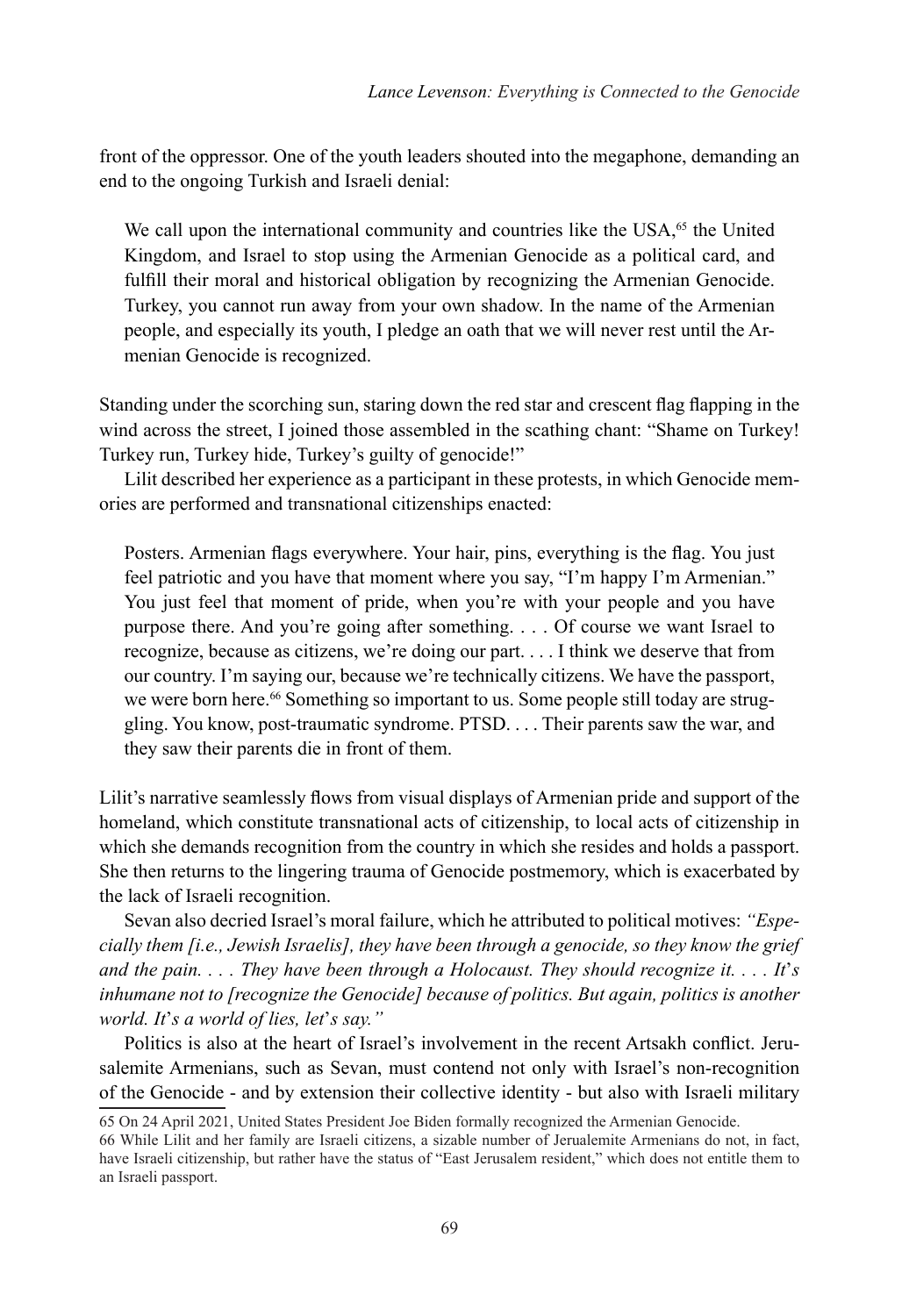support for Azerbaijan. I now turn to the role of intergenerational memory and diaspora mobilization in shaping youth identities during the conflict's most recent escalation in the autumn of 2020.

#### **From the Genocide to the Second Artsakh War: Diaspora Mobilization, Transnational Memory, and Questions of Identity**

Like elsewhere in the diaspora, in the Jerusalem community, the Artsakh conflict is often linked with the Genocide. In the words of Takvor: *"The Genocide, this topic is very much alive in the community. Add to that the present conflict with Azerbaijan, which adds also like an alarm to the Genocide. We connect the two stories together. . . . Israel today is not recognizing the Genocide because of Azerbaijan. "* 

Referencing the economic and military partnership between Israel and Azerbaijan, Takvor not only couples the Genocide with the current hostilities but also associates Israel's non-recognition of Turkish responsibility with the strengthening of Israeli-Azerbaijani cooperation. Given this linkage, and considering the prominent role played by Genocide postmemory in mobilizing diaspora Armenians and shaping contemporary youth identities in Jerusalem, it follows that the Artsakh conflict functions in a similar capacity. Emulating the annual 24 April Genocide protests, Jerusalemite Armenians took to the streets in acts of diaspora mobilization in October and November 2020. Decked out in red, blue, and orange, youth pounded the pavement, marching in the streets of downtown Jerusalem as they belted out lyrics to patriotic and revolutionary songs rooted in intergenerational memories. "Today we'll take Artsakh, tomorrow Van!" proclaims the penultimate line of the song *Yelek Hayer Baykari*, connecting the present-day war with the lost historical homelands of Western Armenia. Protestors carried an array of glossy posters, including one featuring a black-andwhite Hitler-Erdogan composite, complete with the Turkish flag and Nazi swastika pinned to either of the hybrid supervillain's suit jacket lapels. Hebrew text printed on the sign read: "Erdogan is the Turkish Hitler. To arm Azerbaijan is to arm Hitler." This poster links the Genocide, the Artsakh conflict, and the Jewish Holocaust together in an appeal to the Israeli government to halt arms sales to the Armenian adversary.

Invoking the popular mantra of "Never Again," often used in public discourse on the Holocaust, Kayane also linked these events together, even labeling the Armenian losses in Artsakh a second genocide:

Whoever attacks us, we need to stay strong, be one hand. . . . If everyone gives their own opinion, nothing is going to work and we're going to lose another country. Which we did. That, in my case, is another genocide that happened. Another hundred years passed, and we didn't learn from the mistake that happened a hundred years ago. We go outside for protests, "Never again, never again, never again." And what? It happened a couple months ago. And we lost a lot of boys, young boys, seventeen, eighteen, nineteen. It's sad we lost a generation. It's hard to talk about this topic because we're not progressing.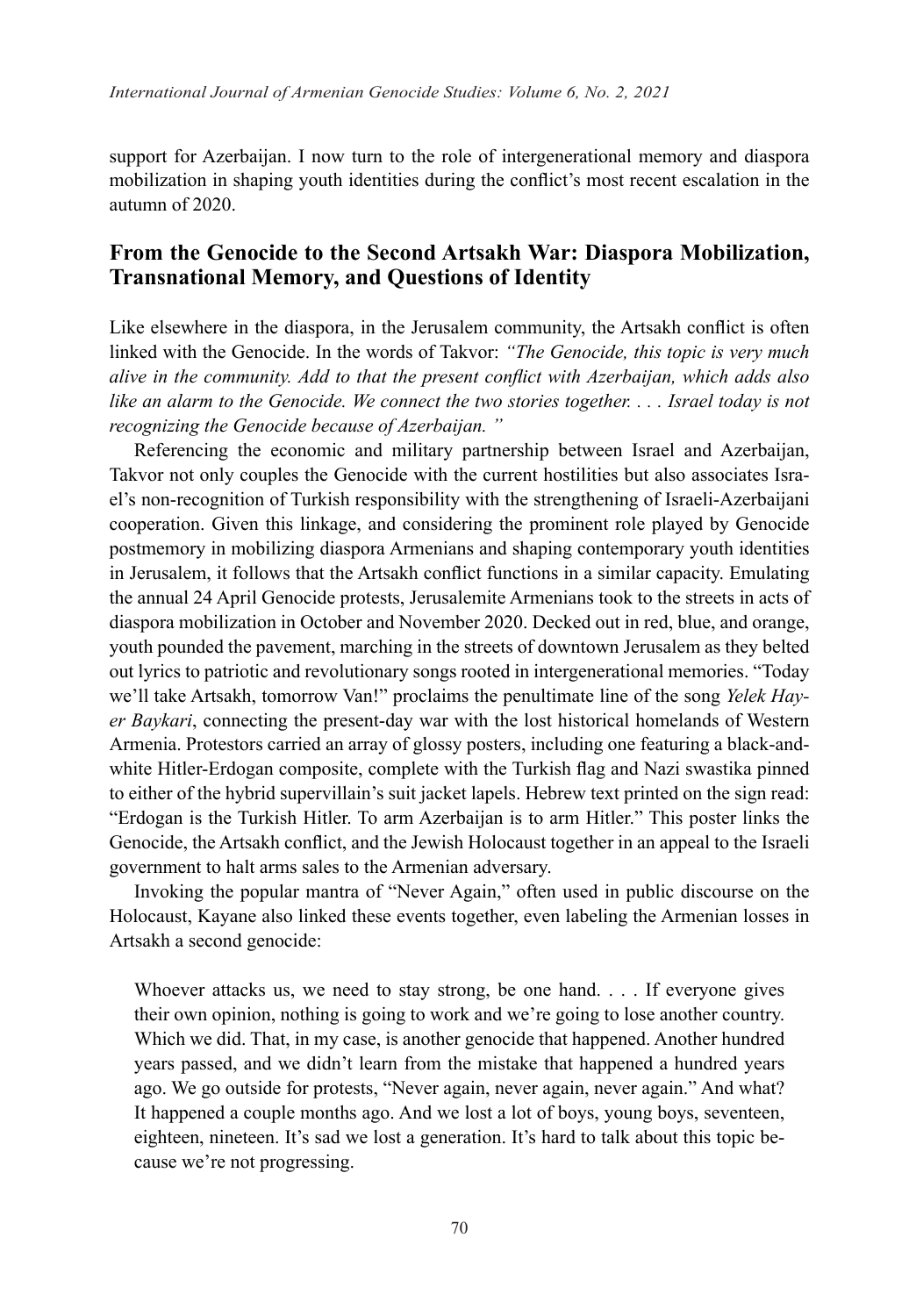Echoing Vahan's use of the first person plural "we" in the narration of collected stories as a practice of past presencing described previously, here Kayane's repetition of the word "we" refers to a unified Armenian transnation shaped by transnational memories of loss situated within a cyclical perspective of historical time. Lamenting a lack of progress and the seeming ineffectiveness of diaspora mobilization efforts, Kayane experienced the recent Armenian defeat through the lens of Genocide postmemory.

As a frequent participant in community demonstrations against Israeli weapon sales to Azerbaijan, Levon also described the sense of loss and disillusionment he experienced during the Second Artsakh War: *"It was kind of like a dream. . . . After the war, we really felt what it was like being in a war. . . . Even if the event didn*'*t directly affect me. Because it*'*s my nation, and we suffered for being Armenian. The protests that I went to every day, shouting that never really got anywhere, you know? "*

Similar to Genocide postmemories, transnationalized memories of the recent war - facilitated largely by social media - can transcend space and time to mold identities rooted in the collective suffering of the Armenian transnation. Notably, Levon's grief is not only vicarious, but bound up with personal feelings of defeat given that his shouting appeared to fall on deaf ears. Referring to protests around both the Genocide and Artsakh issues, Kohar also questioned whether such acts of diaspora mobilization really get anywhere: *"But in terms of the activism, whether it*'*s social media or actually going to these protests, I think those are a little bit useless. . . . I think those protests are more for us than to actually make any change."*

Both Levon and Kohar express the inability of these mobilization efforts to effect change, considering the politics of non-recognition in Israel and the relative powerlessness of the small Armenian Christian minority. Likewise, Sako also describes acts of mobilization as diasporan identity-building events, whose political effectiveness is limited: *"I don*'*t think the protests would do anything, for the government, at least. . . . I think it*'*s more about us than anyone else. Yeah, I think it*'*s more about us, like going out and being able to chant and say all of those things on that day. . . . I*'*m an Armenian, we went through a genocide. So it*'*s much easier for us, just being relieved, to let that off our chests for a bit."*

Despite the perceived uselessness of demonstrations for influencing policy changes within the Israeli government, these community events provide opportunities for Armenian youth to engage in performances of transnational memory, through which they shore up ethnonational identities and forge transnational allegiances.

Even though diaspora mobilizations may function as acts of transnational citizenship, several Jerusalemite youth described tensions between the homeland and the diaspora related to the Artsakh issue and the Genocide. Such tensions often raised challenging questions about their identities. As an Israeli citizen, Levon described the criticism he received on Facebook during and after the Artsakh War because of Israel's involvement in supplying arms to Azerbaijan: *"We were criticized a lot by other Armenians because we live here. . . . Because of the selling, you know? They call us,* "*Jew," you know,* "*Go to your weapons-selling government. . . . You don*'*t belong to Armenia, it*'*s not your country, you have an Israeli passport."*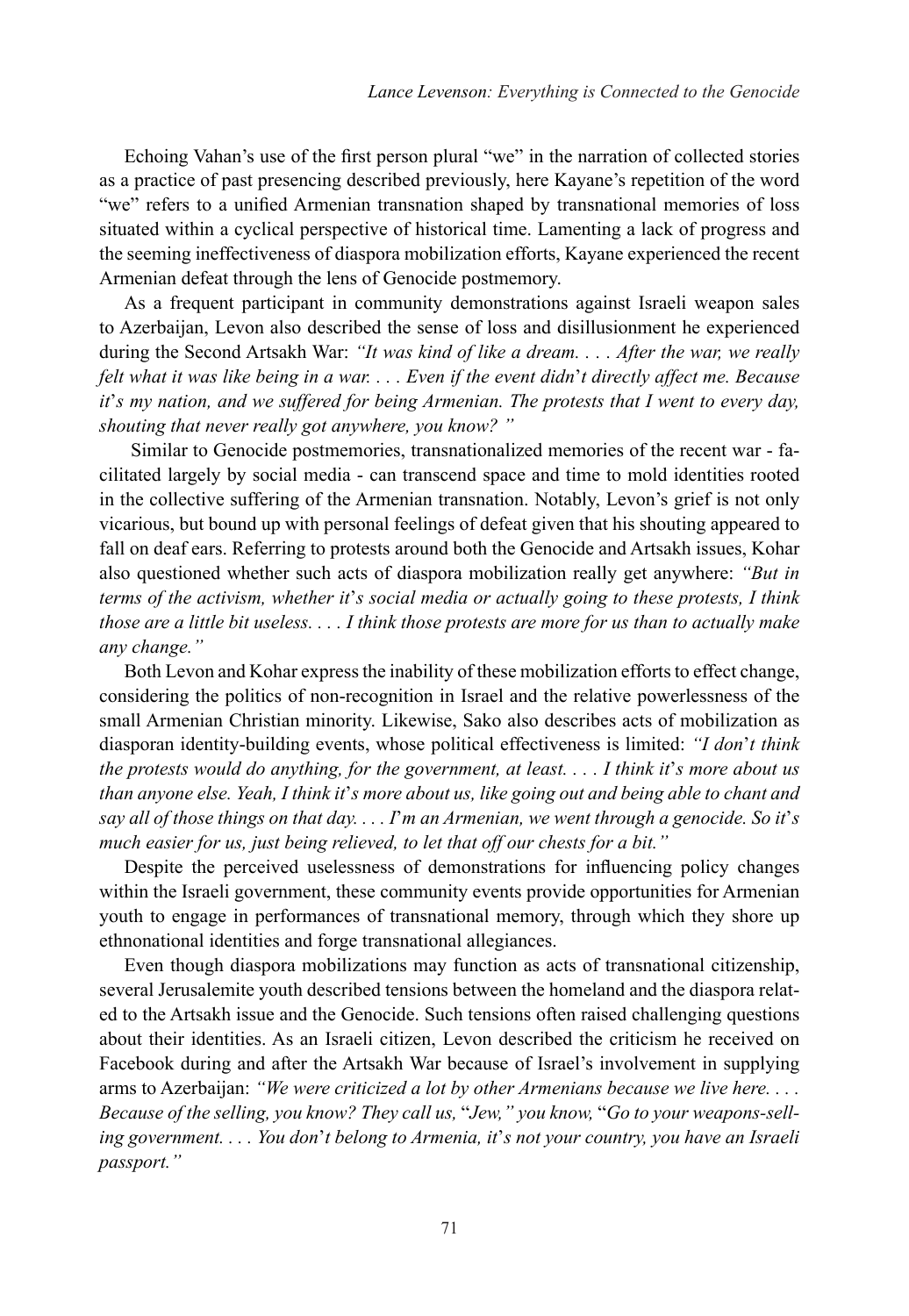While Levon previously declared his transnational allegiance to Armenia as "my nation," his loyalty - and even ethnonational identity - is called into question by homeland nationals due to his legal citizenship status and Israeli complicity in the Armenian defeat. Recalling family vacations to Armenia, Lilit also discussed how she does not feel as if she belongs in the homeland, despite the patriotic displays of "Armenianness" during the community protests which she recounted earlier:

When we go to Armenia, they look at us as foreigners . . . . And that's because of the Genocide. . . . There are tensions between two Armenians, one from Armenia and one from the diaspora. . . . I thought to myself, "Where do I belong?" It's a bit cheesy. You don't belong in Armenia because they think you're an outsider. You don't belong in your country. It's just, it's part of the identity that you learn in school, eventually.

Lilit reiterated a lack of belonging in Israel, where her diaspora Armenian identity, grounded in memories of the Genocide, is not recognized, and the protective walls of the *vank* preserve Armenian roots while preventing youth from assimilating within local Israeli and Palestinian societies. The experiences of Levon and Lilit shed light on how transnationalized memories of the Armenian Genocide and the Artsakh conflict inform both local and transnational practices of citizenship and belonging.

#### **Concluding Remarks**

One hundred and six years after the Armenian Genocide, intergenerational memories remain at the forefront of diaspora consciousness. Within the Jerusalem Armenian community, Genocide memories function as both unifying and isolating forces of identity construction as diaspora youth engage in practices of postmemory and past presencing within a transnational field. Intergenerational memories, collected stories, and inherited trauma are key factors in youth identity construction, as the past is linked with the present four generations after the Genocide and given renewed meaning in light of Armenian losses during the Second Artsakh War. The community school and organized demonstrations function as sites for intergenerational memory transmission and identity performance as youth engage in transnational acts of citizenship tied to an imagined Armenian transnation. As youth participate in these performances of memory - dramatizing survivor testimonies, carrying signs in protest, chanting slogans, and belting out patriotic songs - identities are molded as meaning is created through thoughts, feelings, and affects shaped by intergenerational memories. Given politics of non-recognition within Israel, diaspora mobilizations primarily serve as transnational identity-building events, while the locatedness of transnational memories also shapes citizenship practices at home. Yet homeland-diaspora tensions, and the complexity of the local socio-political landscape, present challenging questions about identity and belonging for Jerusalem's Armenian youth. Lilit's simple query of "Where do I belong?" reflects this intricate challenge of identity formation for Jerusalem's Armenian youth. Such questions of belonging stem from the community's marginalization, transmission of inter